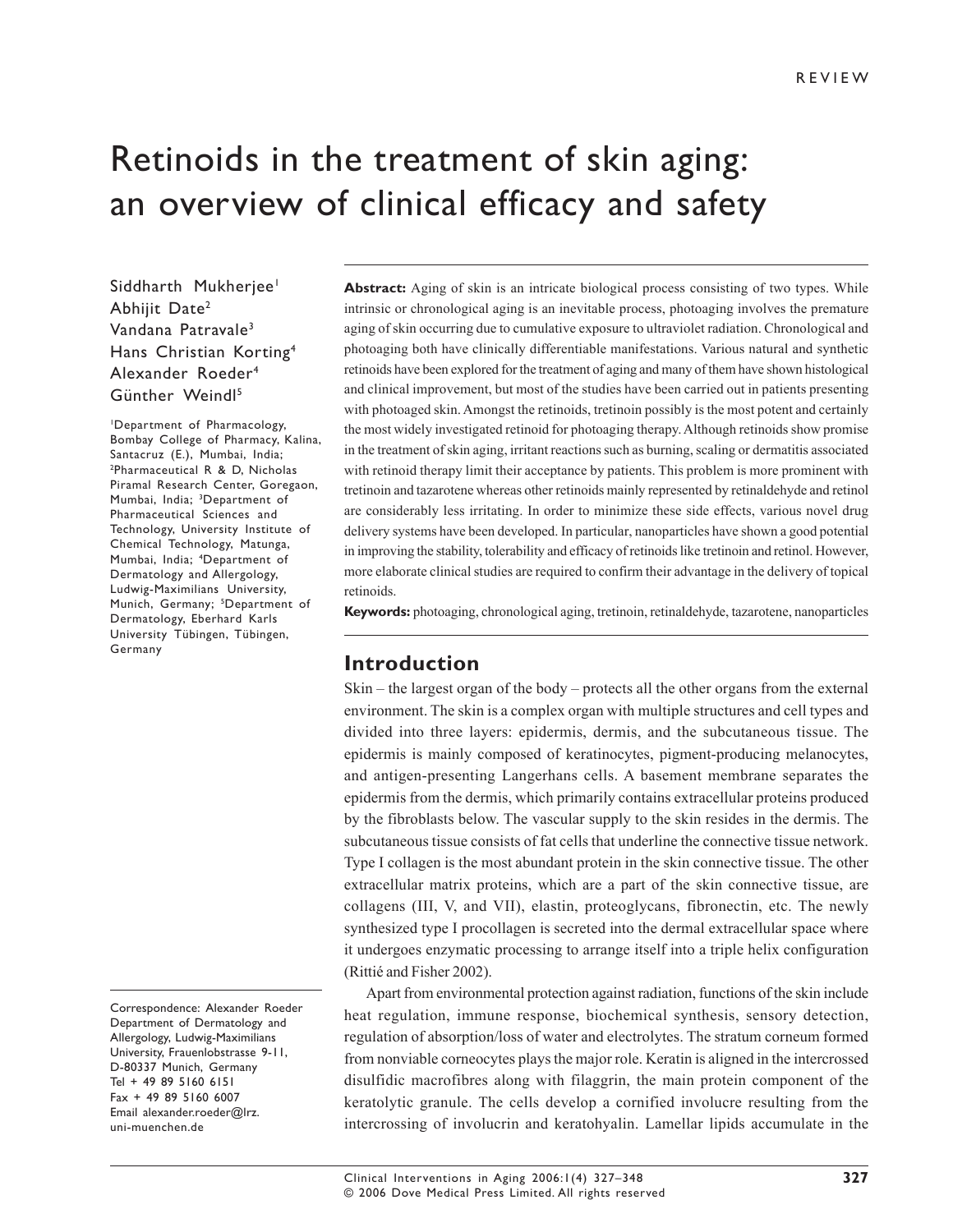intercellular spaces, which are strongly hydrophobic. The combination of the cornified hydrophilic cells with the hydrophobic intercellular material forms a barrier for the external hydrophilic and hydrophobic substances.

With age the skin's natural rejuvenation process slows drastically and the skin becomes thinner, drier, and less elastic (Ramos-E-Silva et al 2001).

### **The aging process**

Aging represents a biologic attrition at the cellular level resulting in decreased reserve capacity and ability to perform normal functions occurs throughout an organisms' life span increasing the likelihood of death. Aging is thus the result of a genetic program or a clock that is implanted in the genetic make-up of each species. One must also remember that cumulative damage to the genes and proteins derived thereof, result in compromised function and homeostatic failure. This leads the organism towards premature aging and death, which in turn shall depend on its repair systems.

The somatic cells have telomeres at the terminal portion of the eukaryotic chromosomes which consist of many hundreds of tandem short sequence repeats (TTAGGG) predetermining the number of times the cell can divide before it senesces. The enzyme DNA polymerase that replicates cellular chromosomes during mitosis cannot replicate the final base pairs of each chromosome, resulting in progressive telomere shortening with each cellular division. A critically short telomere will compromise gene transcription and signal cellular senescence which is otherwise better known as "apoptosis" (Yaar and Gilchrest 2001). Human keratinocytes approach replicative senescence after 50–100 population doublings in culture and remain permanently arrested in the G1 phase of the cell cycle. The telomere is just one of the three molecules which were found to be crucial for replicative senescence. In addition, keratinocytes have an increased resistance to apoptosis, thus giving a time window for DNA and protein damage to accumulate (Rheinwald et al 2002).

The skin, being the ultimate protective barrier between the internal organs and the environment, is exposed to ultraviolet (UV) irradiation and to a lesser extent to other DNA damaging agents such as cigarette smoke, automobile exhaust, and professional exposure. UV irradiation causes formation of pyrimidine dimers and the benzo[a]pyrene from cigarette smoke causes formation of guanine base pair adducts. All this moves hand-in-hand with damage from endogenous agents such as reactive oxygen and nitrogen species (ROS/RNS) generated by all aerobic cell species as part of their routine metabolic processes (Yaar and Gilchrest 2001).

Amino acid racemization and interaction of amino acid groups with reducing sugars (Maillard reaction) result in an altered or total loss of protein functions which does the dermal collagen proteins (Yaar and Gilchrest 2001).

### Skin aging

Skin aging is influenced by several factors including genetics, environmental exposure (UV radiation, xenobiotics, and mechanical stress), hormonal changes and metabolic processes (generation of reactive chemical compounds such as activated oxygen species, sugars and aldehydes). All factors together act on the alterations of skin structure, function, and appearance. Yet solar UV radiation unquestionably is the single major factor responsible for skin aging (Rittié and Fisher 2002).

### Intrinsic/chronological aging

Intrinisic/chronological aging is defined by the clinical, histological, and physiological decrements that occur in the sun-protected skin, affecting the rate of epidermal turnover, clearance of chemical substances from the dermis, dermal thickness and cellularity, thermoregulation, rate of re-epithelialization after wounding, mechanical protection, immune responsiveness, sensory perception, sweat and sebum production, capacity for vitamin D synthesis and vascular reactivity. Clinically, the intrinsically aged skin is atrophic, which may result in prominence of vasculature and loss of elasticity. The stratum corneum remains relatively unchanged but the epidermis thins with a flattening of the dermo-epidermal junction expressing an increased fragility of the skin. There is considerable decrease in dermal thickness and vascularity as well as a reduction in the number and biosynthetic capacity of the fibroblast resulting in delayed wound healing. With an increasing age, there is a progressive decline in the response of keratinocytes and fibroblasts to growth factors, decreasing the proliferative capacity (Gilchrest 1996). A decreased immune responsiveness is seen with aging since there is a decrease in the number and abnormal morphology seen in the antigen-presenting cells. Another important function that decreases with aging is the formation of vitamin  $D_3$ due to decreased formation of 7-dehydrocholesterol in the reduced epidermal cells (Yaar and Gilchrest 2001).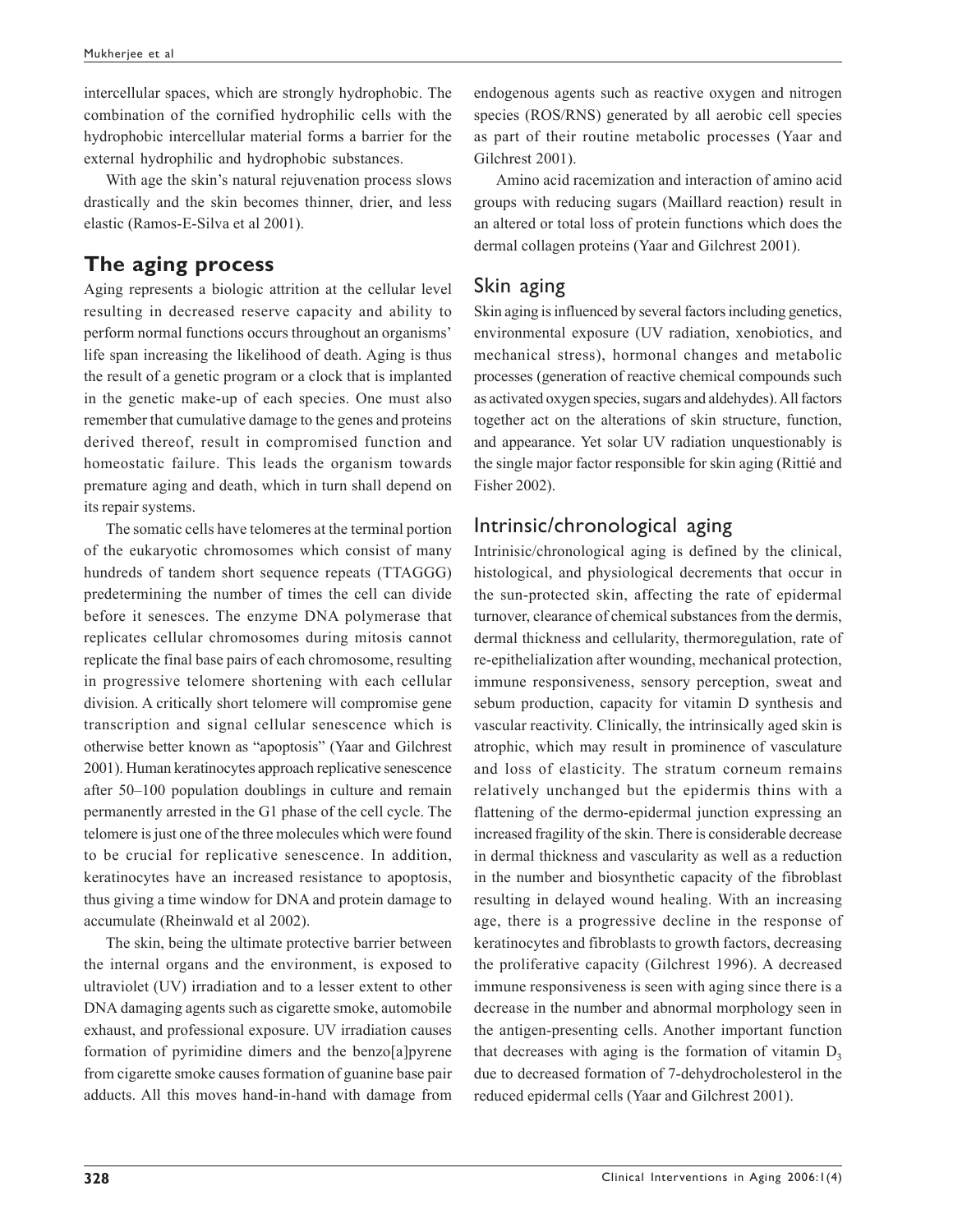#### Photoaging

Photoaging is the superimposition of photodamage on intrinsically aged skin generally bringing about premature aging. This specific damage occurs by chronic (multiple) exposure of the skin to UV light. Clinically, the skin becomes coarse; epidermis thickens (hyperplasia) initially and then thins (atrophy), there is laxity, sallowness with wrinkles, irregular hyperpigmentation, lentigines, and telangiectasias (Gilchrest 1996). The pores of the skin are larger, filled with horny material and have a tendency to develop *Favre-Racouchot's* syndrome (nodular elastoidosis with cysts and comedones). There is also an increase in development of benign neoplasms (seborrheic keratosis, fibroma, acrochordon, and ruby spots), "premalignant" lesions (actinic keratosis, lentigo maligna), and malignant lesions (basal and squamous cell carcinomas and malignant melanomas) on chronically exposed skin found in the face, hands and neck regions (Torras 1996, Oppel and Korting 2004). In severely damaged skin, there is loss of epidermal polarity (orderly maturation) and individual keratinocytes may show atypia, especially the lower epidermal layers. More profound changes occur in the dermis, where photodamage is characterized by degeneration of collagen and deposition of abnormal elastotic material, reflected by wrinkles, furrows, and yellow discoloration of the skin. The greater the photodamage, the more the accumulation of thickened, tangled and degraded elastic fibers (Gilchrest 1996). The surface roughness is not only attributed to the changes in the stratum corneum but also to the changes in the glycosoaminoglycan (GAG) content of the skin. With increase in age, there is a decrease in the GAG content. Contradictorily, Bernstein and Uitto (1995) found that there is an increase in the GAG content in the photoaged skin. Yet

GAG does not deposit in the papillary dermis, instead it accumulates on the abnormal elastotic material, which makes it unavailable as a source of hydration resulting in a dull, leathery appearance of the skin (Kang, Fisher, et al 2001). The microcirculation is also affected by sun exposure. Blood vessels become dilated and twisted (telangiectasia) and finally very sparse, while their walls are initially thickened and later thinned (Gilchrest 1996). UV irradiation of the skin increases the reactive oxygen species and decreases the endogenous antioxidant enzymes. The superoxide anion is produced by energy transfer from several endogenous UV-absorbing chromophores including NADH- /NADPH, tryptophan, riboflavin, or trans-urocanic acid (Rittié and Fisher 2002) in the presence of molecular water present within the cell. The superoxide anion is then converted to hydrogen peroxide, which in the presence of transition metal ions such as iron and copper undergoes conversion to a highly reactive hydroxyl radical. This increased production of ROS alters gene and protein structure and function leading to skin damage.

Table 1 gives an overview of the various epidermal, dermal, and clinical signs with which one can differentiate between chronological aging and photoaging.

### **Mechanism of collagen degradation**

Mature collagen in skin undergoes continuous turnover, which is required for optimal connective tissue function. The unique molecular structure of collagen renders it largely resistant to nonspecific proteolytic attack. The matrix metalloproteinases (MMPs) are a group of enzymes responsible for degradation of collagen. The MMPs are members of a large subfamily of proteinases with certain

| <b>Ageing types</b>    | Identification characteristics                                                                                                                                                        |                                                                                                                                                              |                                                                                                                                              |  |  |  |
|------------------------|---------------------------------------------------------------------------------------------------------------------------------------------------------------------------------------|--------------------------------------------------------------------------------------------------------------------------------------------------------------|----------------------------------------------------------------------------------------------------------------------------------------------|--|--|--|
|                        | <b>Epidermis</b>                                                                                                                                                                      | <b>Dermis</b>                                                                                                                                                | Clinical                                                                                                                                     |  |  |  |
| Chronological<br>aging | Thinner than normal with lower cell growth,<br>minor abnormalities in keratinocyte regularity<br>Normal stratum corneum<br>There is loss of rete pegs here as well                    | Elastin fibers appear irregular in their<br>arrangement, whereas collagen fibers begin<br>to lower in number and thickness                                   | Skin is smooth,<br>unblemished, but<br>shows saggy appearance                                                                                |  |  |  |
| Photoaging             | Thick skin, with acanthosis followed by<br>atrophy of the cells<br>High basal keratinocyte irregularity Stratum<br>corneum appears compact<br>There is loss of rete pegs here as well | Excessive production of elastin fibers in an<br>improper orientation, collagen fibres<br>appear to thicken and then wear out soon<br>Appearance of grenzzone | Smooth, leathery,<br>reddened appearance<br>with initially light wrinkles,<br>which later deepen,<br>thus showing loss of<br>collagen fibers |  |  |  |

| Table I Comparison of chronological aging and photoaging |  |
|----------------------------------------------------------|--|
|----------------------------------------------------------|--|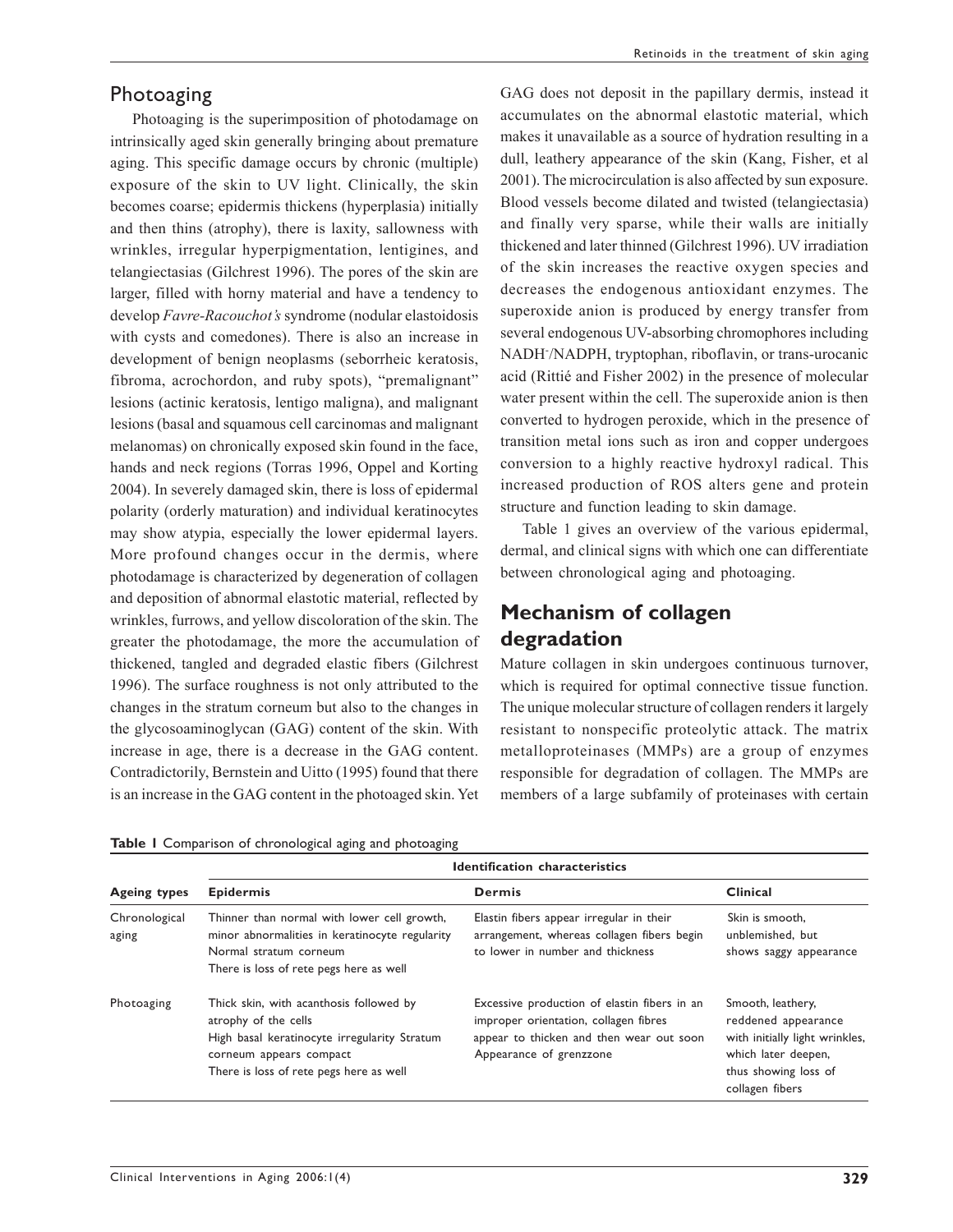common structural features. The human family of MMPs is composed of at least 16 members who can be classified into 4 different subfamilies: 1) collagenases, 2) gelatinases, 3) stromelysins, and 4) membrane MMPs. The first three can cleave native, undenatured interstitial helical collagens found in the skin within the triple-helical domain. The cleavage site is specific in type I collagen generating threequarter and one-quarter length fragments. Following this initial unequal split by collagenase, the resultant denatured collagen called gelatin is further degraded by gelatinases and stromelysins (Kang, Fisher, et al 2001).

## **Biochemical pathways that are triggered after UV irradiation activating cell surface cytokine and growth factor receptors**

Human skin cells respond to UV radiation by activation of multiple cytokine and growth factor receptors. These include epidermal growth factors receptors (EGF-R), tumor necrosis factor (TNF)-α receptors, platelet activating factor (PAF) receptor, interleukin (IL)-1 receptor, insulin receptor and platelet derived growth factor. Amongst these, the EGF-R activation has been the most studied. It is a single chain 180 kDa transmembrane protein. The extracellular domain possesses high affinity binding for EGF and EGF-like ligands (transforming growth factor [TGF]-α, amphiregulin and heparin binding-EGF) (Rittié and Fisher 2002). The intracellular domain possesses intrinsic tyrosine kinase activity. EGF-R also known as ErbB1 undergoes homo- or heterodimerization with either ErbB2 or ErbB3 resulting in the transphosphorylation of specific tyrosine residues. EGF-R tyrosine phosphorylation is a well-characterized marker for receptor activation and occurs within 10 minutes of UV irradiation. Notably, UV fails to induce EGF-R tyrosinase phosphorylation in cells expressing mutant EGF-R lacking tyrosine kinase activity. UV irradiation of EGF-R, like ligand activation, is dependent on EGF-R tyrosine kinasecatalysed trans-phosphorylation. Alternatively, it has been proposed that UV-induced EGF-R tyrosine phosphorylation results from inactivation of protein tyrosine phosphatases (PTPs) that function to maintain EGF-R in a dephosphorylated basal state. Inhibition by specific tyrosine kinase inhibitors results in a very rapid dephosphorylation of EGF-R. Treatment of the cells with UV irradiation substantially prolonged the life of the EGF-R phosphorylated tyrosinases, thus suggesting an inhibitory effect of UV on PTPs. This inhibitory activity by UV was sensitive to N-acetyl cysteine, a scavenger of reactive oxygen intermediates and could be mimicked by treating cells with  $H_2O_2$ . UV-induced inactivation of PTP activity is postulated to result from oxidation of a critical cysteine residue that is present in the catalytic active site of all PTP's to sulfenic acid. This oxidation occurs by the exposure of the cysteine residue on the PTP to reactive oxygen species which are generated within the cells by UV irradiation (Rittié and Fisher 2002). This inactivation of PTPs may result in the activation of other cell surface receptors and cytokine receptors which in turn leads to activation of small GTP-binding protein families such as the Rac, Ras, and Cdc42. These are either direct or indirect (via other GTP-binding proteins or ROS) upstream regulators of mitogen-activated protein kinases (MAPKs). The UV irradiation causes increased ROS production and simultaneous increase in ceramide levels which may also contribute to the activation of MAPK pathways. A major effector of the MAPK pathways is the transcription factor activator protein-1 (AP-1). AP-1 is constitutively composed of c-Fos and JunD proteins or the other Jun and Fos family proteins (c-Jun, Junb, FosB, Fra1, and Fra2) in the nonirradiated skin. The activation of MAPKs indirectly activates the transcription factors for AP-1 formation ie, transcription of the c-Fos and c-Jun genes. UV irradiation induces c-Jun mRNA and protein in human skin in vivo within 30 min and 1 hour, respectively, and protein levels remain elevated for at least 24 hours post UV irradiation. Increased levels of c-Jun compete with JunD for forming complexes with c-Fos resulting in c-Jun: c-Fos AP-1 complexes (Rittié and Fisher 2002). Transcription of several MMP family members is regulated by this AP-1 complex formed throughout the epidermal and dermal cells. MMPs are a large family of zinc-requiring endoprotreases with a broad range of specificities that together have the capacity to degrade all the extracellular matrix proteins. Initially, MMPs are synthesized as zymogens (proenzymes) which undergo proteolytic degradation to be active. These are inhibited by tissue inhibitors of metalloproteinases (TIMPs). Several MMPs are upregulated by AP-1 including MMP-1 (interstitial collagenase or collagenase1), which intitiates the degradation of types I  $&$  III fibrillar collagens, MMP-9 (92 kDa gelatinase or gelatinase B) degrades the collagen fragments (gelatin) generated by collagenases and MMP-3 (stromelysin 1) further degrades collagen type IV of the basement membrane and activates proMMP-1. MMP-1, MMP-3, and MMP-9 transcripts are induced within 8 hours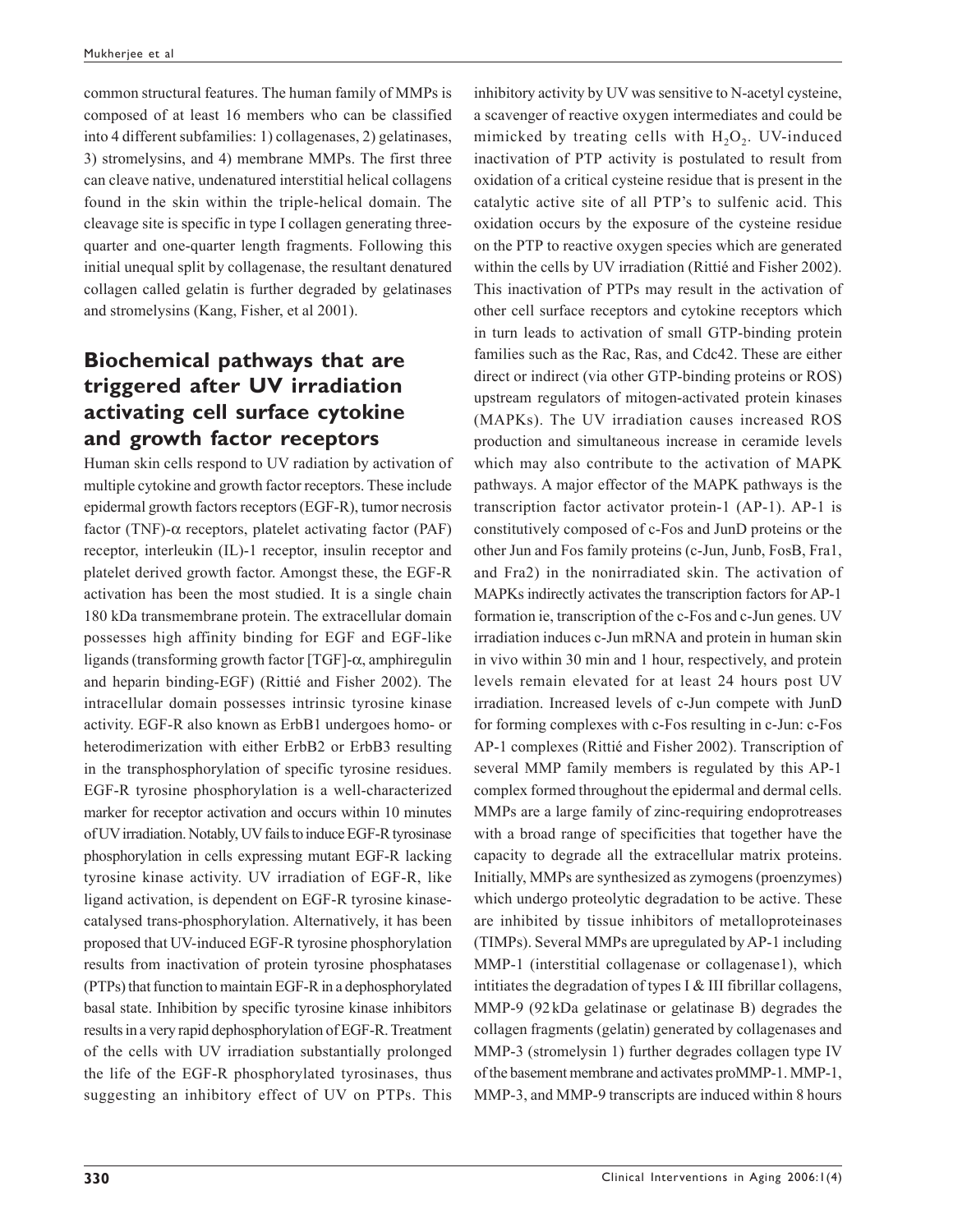following UV irradiation. Thus, together MMPs have the capacity to completely degrade mature fibrillar collagen in the skin within 24 hours of UV exposure via the induction of transcription factor AP-1. In addition to causing collagen breakdown, UV radiation impairs new type I collagen synthesis and organization of collagen fibrils in skin in vivo. Down-regulation of type I collagen is mediated by down-regulation of the transcription of genes that encode for type I procollagen. Type I procollagen mRNA and protein expression levels are decreased within 8 hours following UV irradiation of the human skin in vivo and become essentially absent in the upper dermis within 24 hours after UV irradiation, consistent with the sustained induction of c-Jun and thus AP-1 activation.

The TGF-β is a major profibrotic cytokine, which regulates multiple cellular functions including differentiation, proliferation and induction of synthesis of major extracellular matrix (ECM) proteins – collagen and elastin (Massague 1998). In human skin, TGF-β inhibits growth of epidermal keratinocytes and stimulates growth of dermal fibroblasts (Massague 2000). TGF-β inhibits the expression of MMP-1 and MMP-3 by binding to a certain cell surface receptor complex (TGF-β receptor proteins: TβR I/II/III), thus preventing the breakdown of collagens. UV irradiation has been shown to impair the TGF-β signaling pathway by reducing TβRII expression and to a lesser extent the inhibitory Smad 7. Moreover, the connective tissue growth factor is down-regulated after UV irradiation (Rittié and Fisher 2002).

In this article, we critically compare the clinical efficacy and safety of various retinoids that have been in the treatment and protection of skin aging.

### **Retinoids**

The importance of retinol (vitamin A) was discovered during World War I and subsequent research showed that its deficiency gives rise to xerosis and follicular hyperkeratosis. The retinoid drug project was launched in 1968 to synthesize compounds similar to vitamin A by chemical manipulation of its molecule to improve clinical efficacy and safety. The use of these substances in therapy dates back some 3000 years to ancient Egypt, where liver was used to treat endemic night blindness. The modern history of retinoids, however, began in 1909 when an essential factor in the viability of an embryo in the fatty extract of the egg yolk, called vitamin A, was discovered. Retinoids finally were introduced into the treatment of dermatoses including photoaging more than two decades ago (Ramos-E-Silva et al 2001).

The retinoid family comprises vitamin A (retinol) and its natural derivatives such as retinaldehyde, retinoic acid, and retinyl esters, as well as a large number of synthetic derivatives (Antille et al 2004). Retinol is a 20-carbon molecule that consists of a cyclohexenyl ring, a side chain with four double bonds (all in trans configuration), and an alcohol end group, hence the name *all-trans-retinol*. The oxidation of the alcohol end group in retinol results in the formation of an aldehyde (all-trans retinaldehyde or retinal), which can be further oxidized to a carboxylic acid (all-trans retinoic acid or tretinoin). Vitamin A cannot be synthesized by the body; hence it needs to be supplied to the body. Naturally, it is present as retinyl esters and beta-carotene. The retinyl esters are converted to retinol before absorption from the intestine and back to retinyl esters for storage in the liver. In the plasma, retinol is bound to plasmaretinol binding proteins. Retinol is be metabolized to four important products: retinyl esters, all-trans retinoic acid, 14 hydroxy-4, 14-retro retinol, and all-trans 3, 4-didehydroretinol, and its esters. Retinoids are required for a vast number of biological processes. In particular, they are involved in embryogenesis, reproduction, vision, growth, inflammation, differentiation, proliferation, and apoptosis. Retinal is an essential part of the rhodopsin pigment, necessary for vision (Roos et al 1998). Retinoids are found in the keratinocytes in two forms: retinol and retinyl esters – probably the storage form. This esterification is catalysed by two enzymes, acyl CoA: retinol acyltransferase and lecithin: retinol acyltransferase (Törmä and Vahlquist 1990). The metabolism of retinyl esters to retinol is catalysed by retinyl ester hydrolase (Törmä and Vahlquist 1990).

### **Retinoid classification**

Based on the structural features and reflecting the time of introduction, retinoids can be classified into various generations. The chemical structures of various retinoids are shown in Figure 1.

### **Mechanism of action of topical retinoids**

Retinoids are very well known to influence a variety of cellular processes, such as cellular growth and differentiation, cell surface alterations, and immune modulation. Many of their tissue effects are mediated by their interaction with specific cellular and nucleic acid receptors. The cellular or cytoplasmic receptors include the Cellular Retinoic Acid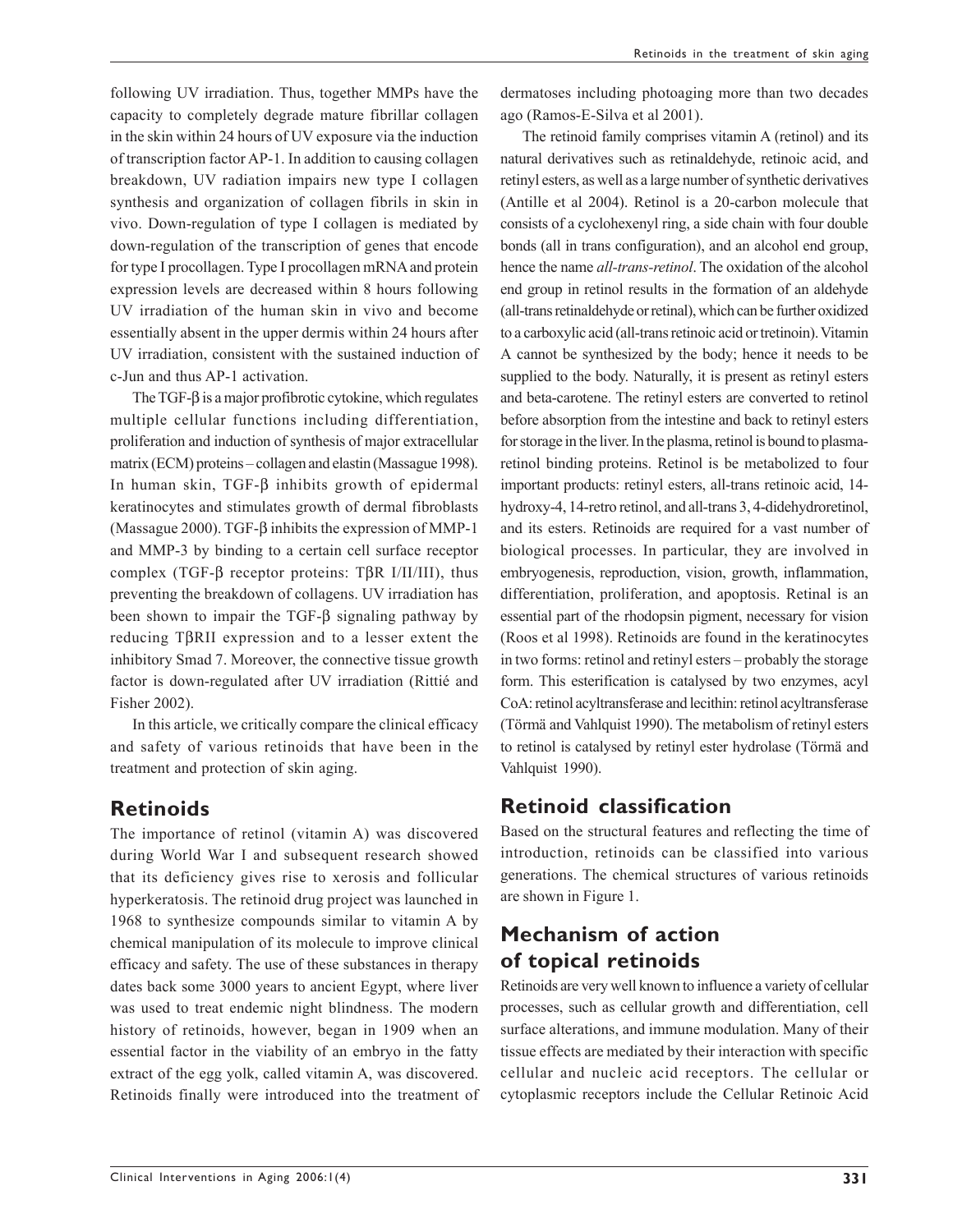

**Figure 1** Chemical structures of retinoids.

Binding Protein (CRABP) types I and II and the cellular retinol binding protein (Astrom et al 1991). The nucleic acid receptors were discovered in 1987 to reveal the mechanism of action by which tretinoin and several of its analogues would bring about their biological effects. This discovery of the existence of a tretinoin specific gene transcription factor lead to the realization that tretinoin is a hormone. These nuclear receptors are related to a super family of nuclear DNA transcription factors, which include steroid, thyroid hormone, and vitamin D receptors. They comprise two families, each of which are encoded by three genes. The nuclear retinoic acid receptor family called RARs was the first to be described and consists of three forms (RAR-α, RAR-β, RAR-γ) that are activated by RAR specific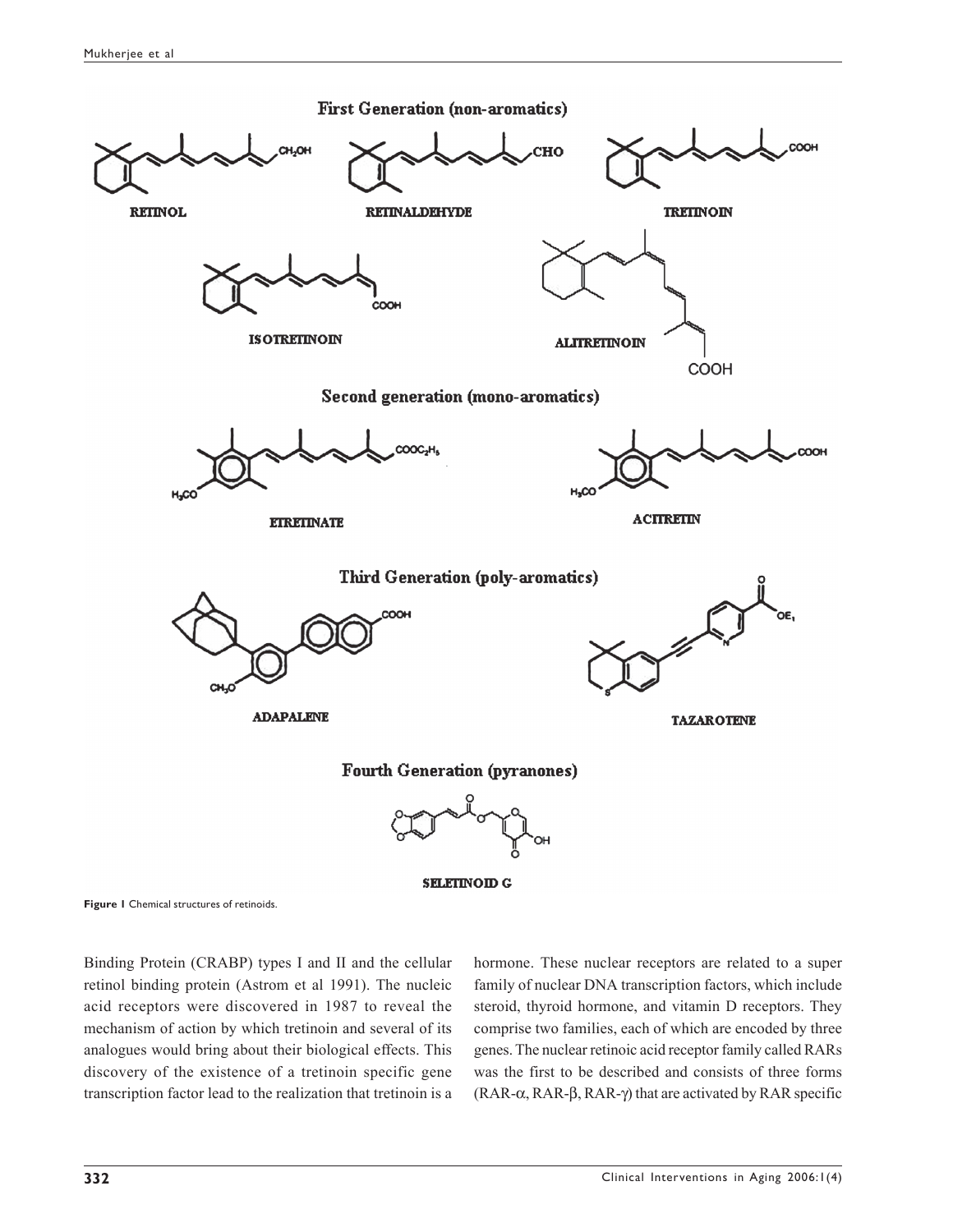all-*trans*-retinoic acid (tretinoin). As such the RARs have distinct DNA and retinoid-binding domains and they function in pairs, either pairs of identical receptors called homodimers or pairs of different receptors called heterodimers. In the human skin, RARs partner with retinoid X receptors (RXRs) to form heterodimers (Giguére et al 1987; Petkovich et al 1987; Brand et al 1988; Fisher et al 1994; Xiao et al 1995). The retinoid X receptors or RXRs are the second family of nuclear receptors which interact with 9-cis retinoic acid. Both RARs and RXRs are present in the normal skin providing the necessary machinery for the retinoid repair process of the photodamaged skin. The RAR-γ subtype accounts for nearly 90% of RARs in the human epidermis, whereas the RXR- $\alpha$  subtype accounts for nearly 90% of the RXRs. Therefore, for the most part, the normal human skin is regulated by paired heterodimers composed of RAR-γ and RXR-α. The heterodimer complex binds to specific elements in the DNA known as retinoic acid response elements (RARE) in the promoter region of the genes that are regulated by that specific retinoid thus regulating the transcriptional activity of that retinoid-responsive gene. The heterodimer requires only RAR specific retinoid (tretinoin) to bind to RARE and initiate transcriptional activity; the presence of a RXR binding retinoid (9-cis retinoic acid) does not confer additional trans-activation induced by the RAR retinoid. However, for the heterodimer to function, the RXR protein must be physically present to associate with the RAR protein. This is probably the way topical retinoids improve photoaging by modifying cellular differentiation programs: 1) initiating the increase of epidermal proliferation leading to epidermal thickening; 2) compaction of the stratum corneum; and 3) biosynthesis and deposition of the glycosoaminoglycans (Griffiths et al 1993).

New retinoids are selective for different RAR's such as the third generation retinoid Adapalene for RAR-β. The newest retinoids are antagonists, which have potent antiinflammatory activity and look promising as topical treatment for psoriasis (Griffiths et al 1998).

### **Tretinoin**

Tretinoin happens to be the retinoid that is investigated more than any other retinoid implicated in the treatment of intrinsic or photoaging. Although tretinoin has been used in dermatology since the 1960s, its potential in the treatment of aging was realized no earlier than in the 1980s. The efficacy of tretinoin in the treatment of photoaging was

first demonstrated by Kligman and colleagues (1984) using an animal model of photoaging. The authors observed that treatment of photoaged mouse skin with tretinoin for 10 weeks resulted in a significant repair zone of new collagen in the papillary dermis, which also correlated with wrinkle effacement. This interesting observation prompted researchers to investigate the potential of tretinoin in the treatment of photoaging. Much later ex-vivo investigations carried out by Fisher and colleagues (1996) helped in understanding the molecular basis of this observation. Fisher and colleagues (1996) found that pretreatment of UV irradiated excised (photoaged) skin with 0.1% tretinoin cream results in complete blockade of interstitial collagenase and gelatinases synthesis thus preventing collagen degradation. Moreover, application of 0.1% tretinoin also blocked UV-induced activation of the nuclear

Following the ex-vivo observations, Kligman and colleagues (1986) conducted a vehicle-controlled open study to evaluate the clinical efficacy of 0.05% tretinoin. The study involved application of 0.05% tretinoin on the photoaged facial and forearm skin for the duration of 3–12 months. Interestingly, tretinoin resulted in clinical improvement of the photoaged skin. Moreover, histological examination showed deposition of reticulin fibers and new dermal collagen formation (type I and III) accompanied by angiogenesis in the papillary dermis. Encouraging results obtained from this study stimulated researchers to conduct a vast number of clinical trials to confirm the clinical efficacy of tretinoin in the treatment of photoaging.

transcription factors AP-1 and NF-κB.

Considering the exorbitant number of the reports available in the literature, we have divided this part in several subsections.

### Short-term studies on tretinoin

This section should deal with the short-term studies that were carried out immediately after the reports by Kligman and colleagues (1986). Table 2 provides an overview of those studies. In the two double-blind studies a statistically significant clinical improvement of various parameters was observed. Furthermore, the tretinoin treated group had a "rosy glow" not seen in the control group. Moreover, it was observed that the skin condition continued to improve when the follow-up assessment was performed after cessation of treatment. Hence, studies involving longer duration of tretinoin treatment were designed.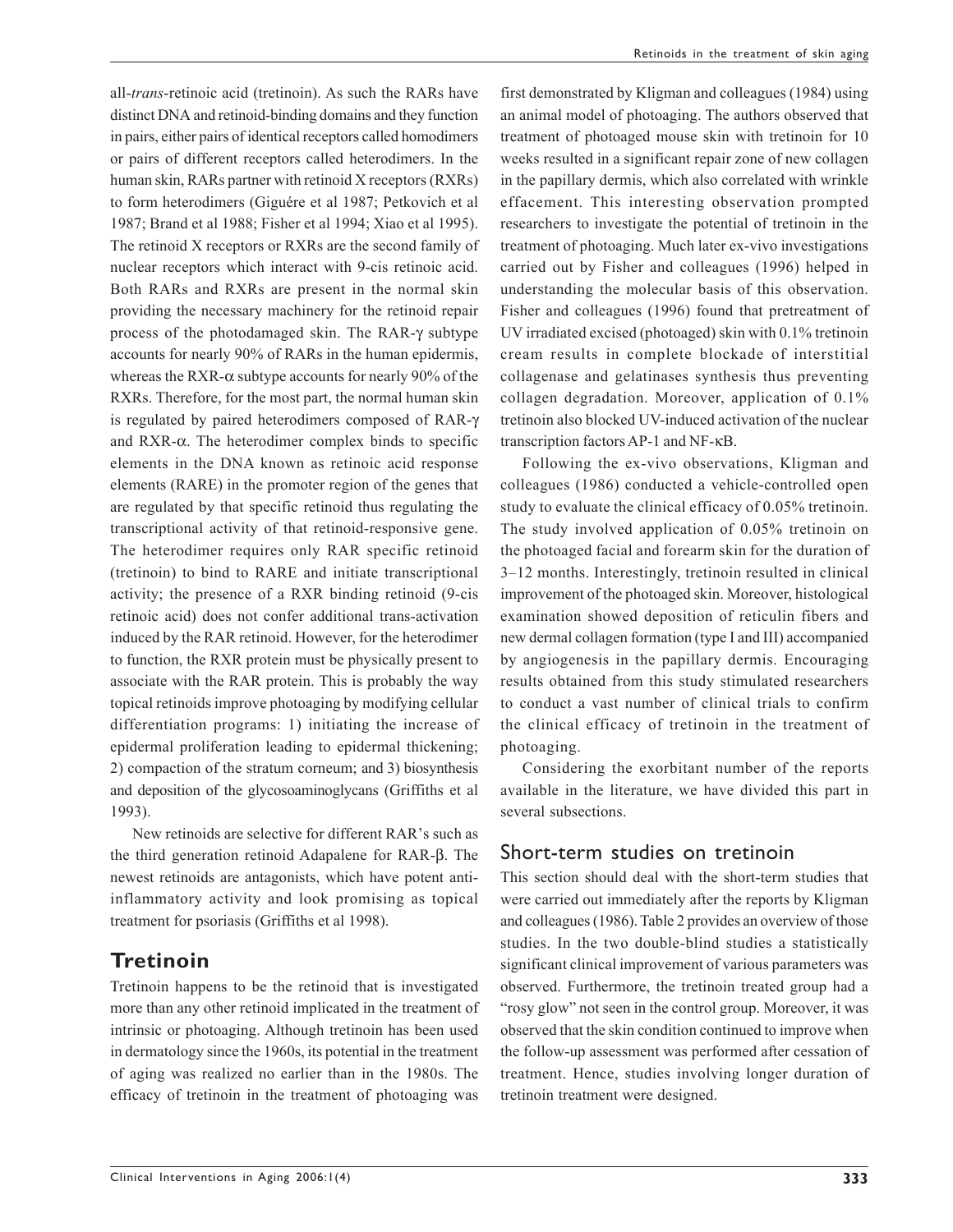| <b>Reference</b>     | <b>Study design</b>                                               | No. of patients | <b>Duration</b> | Observations in tretinoin group                                                                                                                                               |
|----------------------|-------------------------------------------------------------------|-----------------|-----------------|-------------------------------------------------------------------------------------------------------------------------------------------------------------------------------|
| Weiss et al (1988)   | Randomized,<br>Double-blind<br>0.1% tretinoin cream<br>vs vehicle | 30              | 4 months        | Compaction of stratum corneum<br>Increase in glycosamine<br>glycans (GAGs)<br>Improvement in fine wrinkles,<br>coarse wrinkles, tactile roughness,<br>sallowness <sup>a</sup> |
| Lever et al $(1990)$ | Double-blind<br>0.05% tretinoin cream<br>vs placebo control       | 20              | 3 months        | Epidermal thickening<br>Improvement in fine wrinkles <sup>a</sup>                                                                                                             |
| Shukuwa et al (1993) | Open-label<br>0.05% tretinoin cream                               | 5               | l month         | Compaction of stratum<br>corneum, Disappearance of atypia,<br>dysplasia<br>No significant dermal changes                                                                      |

**Table 2** Overview of short-term studies on tretinoin

Note: <sup>a</sup>All observations were statistically significant compared with control group.

### Long-term studies on tretinoin

Long-term studies on tretinoin were carried out as shortterm studies showed that the skin condition continued to improve in appearance over time. Additionally, another objective was to assess the long-term benefit-to-risk ratio of the tretinoin formulations. For suitability of understanding we have divided long-term studies into 6-months studies and studies involving more than 6 months.

#### Studies involving 6-month tretinoin treatment

Most of the 6-month studies that were carried out used tretinoin emollient cream that is specifically designed for the treatment of photoaging. Additionally, most of these studies compared the efficacy of the various strengths of tretinoin to arrive at the concentration that is optimum for the treatment of photoaging. The various 6-month studies that were carried out are reported in Table 3. All the 6-month studies did show significant improvement in the clinical signs of photoaging, but again the improvement in skin condition continued even after 6 months.

#### Studies involving tretinoin treatment for more than 6 months

The ability of long-term (more than 6 months) tretinoin treatment to maintain improvement in photoaging was first evaluated by Ellis and colleagues (1990) in a 22-month study carried out in 16 patients with photoaged skin. All the subjects used 0.1% tretinoin for the first 4 months. Thereafter, 3 patients continued this regimen, 8 were changed to alternate day treatment for the last 12 months,

and the remaining used 0.05% tretinoin for 5 months and then reduced to alternate day application till the end of therapy. It was observed that the improvement of wrinkling continued up to the 10th month and was maintained thereafter. The stratum corneum and epidermal thickness returned to the normal during the course of treatment. In another trial, Green and colleagues (1993) studied the effect of 0.05% tretinoin emollient cream applied daily for 12 months. Tretinoin treatment showed significant improvement in the clinical signs of photoaging. However, the major degree of changes occurred after 6 months and later on they tended to remain stable as observed in the earlier study. Extension of the study for 6 more months with either weekly or thrice weekly application showed further improvement in overall signs of photoaging.

Thereafter, Bhawan and colleagues (1995) evaluated the changes occurring at the dermal level in Caucasian skin after daily application of 0.05% tretinoin cream for a period of 12 months. Interestingly, no significant changes were observed at 6 months in the papillary dermis in the tretinointreated group, which supported the observation made in the initial short-term studies. However, after 12 months, formation of new collagen fibers as well as reduction in nodularly degenerated microfibrillar material was observed in the tretinoin-treated group. This study indicated that for appreciable dermal level improvement, more than 6 months of tretinoin therapy is required. This also provided an explanation why remarkable changes were observed only after 6 months of tretinoin treatment in the study carried out by Green and colleagues (1993). Olsen and colleagues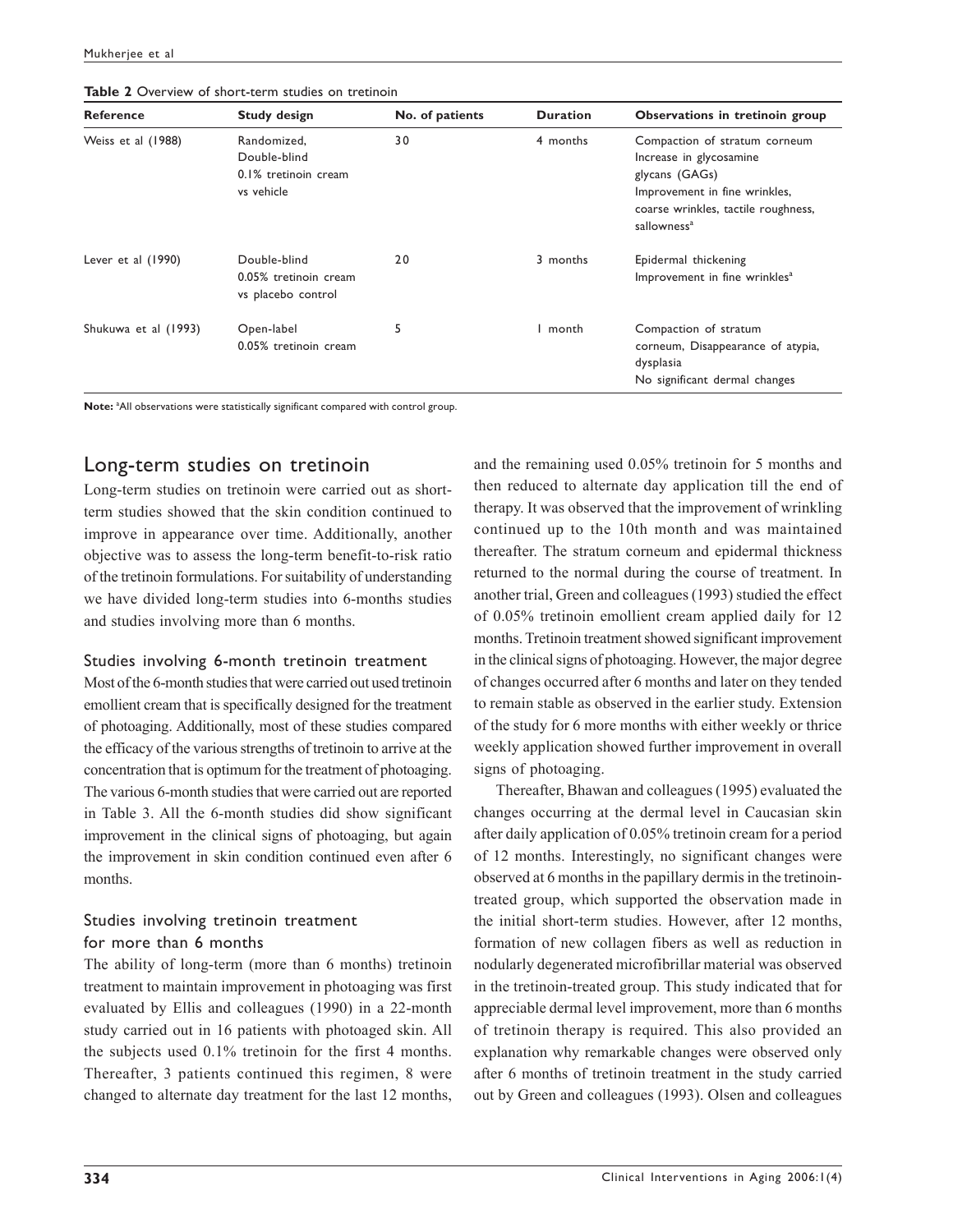| <b>Reference</b>       | <b>Study design</b>                                                                                                     | <b>Duration</b> | No. of<br>patients | <b>Observations and Inferences</b>                                                                                                                                                                                                                                                                                                                    |
|------------------------|-------------------------------------------------------------------------------------------------------------------------|-----------------|--------------------|-------------------------------------------------------------------------------------------------------------------------------------------------------------------------------------------------------------------------------------------------------------------------------------------------------------------------------------------------------|
| Leyden et al (1989)    | Randomized, double-blind<br>0.05% tretinoin cream vs<br>vehicle control                                                 | 6 months        | 30                 | Improvement in fine wrinkling, coarse wrinkling,<br>sallowness and hyperpigmentation                                                                                                                                                                                                                                                                  |
| Caputo et al (1990)    | Dose escalating study<br>tretinoin cream 0.01% in the<br>1st month, 0.025% in the 2nd<br>month, 0.05% for next 4 months | 6 months        | 89                 | Improvement in fine and coarse wrinkling, mottled<br>hyperpigmentation, skin texture and laxity                                                                                                                                                                                                                                                       |
| Weinstein et al (1991) | Double-blind<br>tretinoin emollient cream<br>0.05% and 0.01% vs vehicle                                                 | 6 months        | 251                | Significant improvement in fine wrinkling, mottled<br>hyperpigmentation, roughness, laxity, epidermal<br>thickness, in group treated with 0.05% tretinoin as<br>compared with 0.01% and vehicle group<br>Dose-dependant responses were observed<br>No effect was seen in dermal thickness, collagen<br>regeneration, reversal of keratinocytic atypia |
| Bhawan et al (1991)    | Randomized, Double-blind<br>tretinoin emollient cream<br>0.001%, 0.01% and 0.05%<br>vs vehicle                          | 6 months        | 533                | Significant improvement in fine wrinkling, mottled<br>hyperpigmentation, roughness, epidermal thickness,<br>in group treated with 0.05% tretinoin as compared<br>with 0.01%, 0.001% and vehicle group<br>Dose-dependant responses were observed<br>Vehicle-treated group showed some improvement                                                      |
| Olsen et al (1992)     | Same as in case of Bhawan et al<br>(1991)                                                                               | 6 months        | 296                | Same as in case of Bhawan et al (1991)                                                                                                                                                                                                                                                                                                                |

Table 3 Overview of studies involving 6 months' tretinoin treatment

(1997a) evaluated the histological and clinical changes occurring in 298 patients after once daily application of either 0.05% or 0.01% tretinoin emollient cream for a duration of 1 year. Significant improvement in histological and clinical markers was observed in both the 0.05% and the 0.01% tretinoin group as compared with vehicle. In another study, Oslen and colleagues (1997b) evaluated the 6 month effect of once weekly or thrice weekly 0.05% tretinoin emollient or no treatment in 126 individuals who had completed 48 months of 0.05% once daily tretinoin therapy. Thrice weekly tretinoin treatment appeared to be more effective in improving the fine wrinkles than once weekly therapy whereas discontinuation of the therapy resulted in the reversal of beneficial effects to some extent.

Bhawan and colleagues (1996) studied the effect of longterm use (4 years) of tretinoin emollient cream in 27 patients treated with either 0.05% or 0.01% of tretinoin for the first 18 months, followed by 15-month treatment with 0.01% tretinoin and finally 19-month daily treatment with either 0.025% or 0.05% tretinoin. Histological studies indicated that the stratum corneum became compact in the first 3 to 6 months whereas it returned to normal (basket weave pattern) in 12–24 months and remained normal until the end of the therapy. Likewise, granular layer thickness and epidermal thickness were increased in the first 3–6 months, returned to normal in 12–24 months and remained normal until cessation of the therapy. In contrast, epidermal mucin continued to increase and melanin continued to decrease throughout tretinoin treatment. The changes in these 2 components clearly correlated with the observed clinical changes.

#### Low-strength tretinoin

The concept of low strength tretinoin had gained interest when Griffiths and colleagues (1995) reported observations made in a 48 week, double-blind, vehicle-controlled trial  $(n = 90)$  that compared clinical efficacy and tolerability of 0.025% and 0.1% tretinoin cream. The authors observed that both 0.025% and 0.1% tretinoin resulted in statistically significant improvement in all histological and clinical signs of photoaging as compared with vehicle, but there were no clinically or statistically significant differences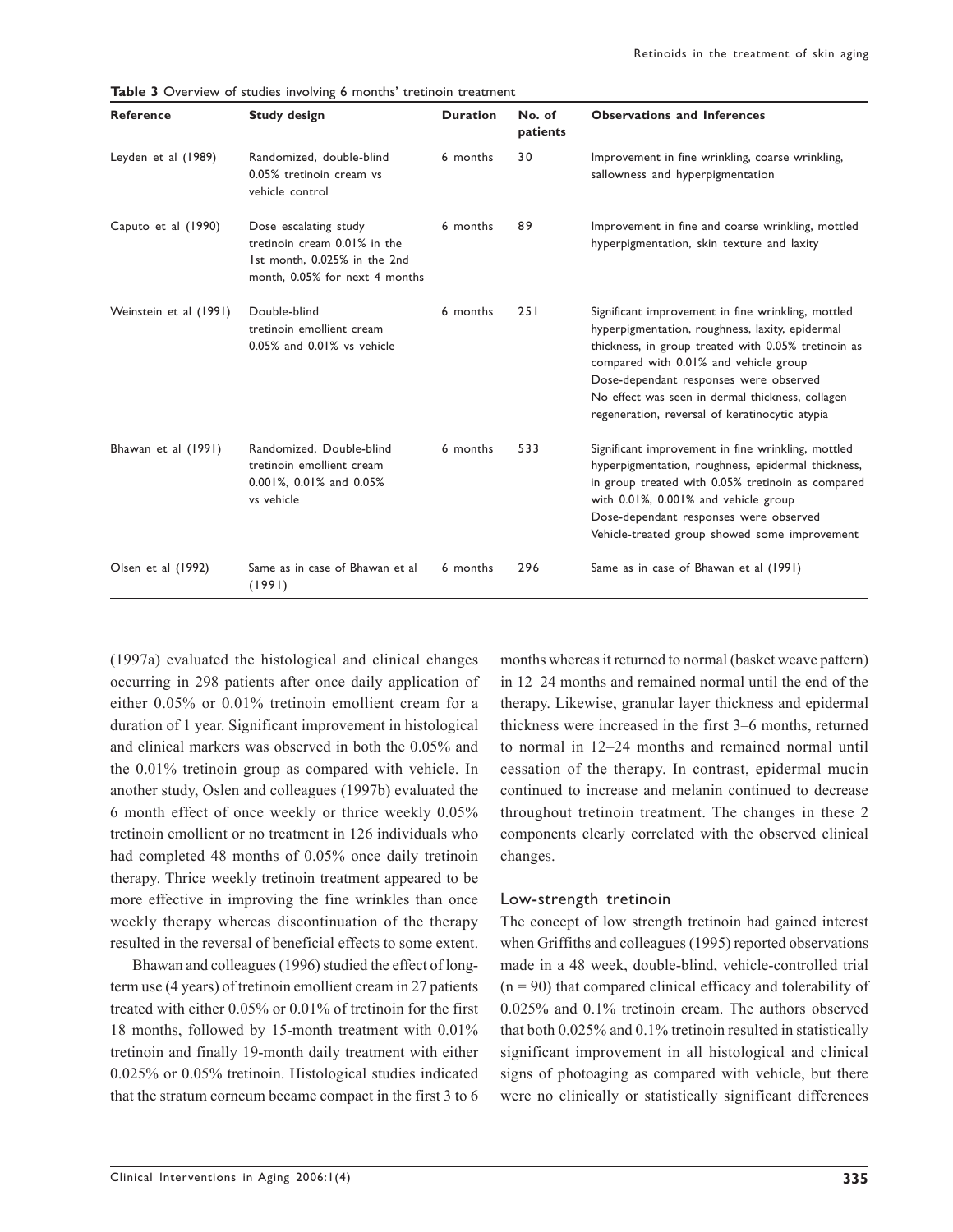between the two concentrations of tretinoin. However, the incidences of adverse effects were significantly greater in the 0.1% tretinoin group as compared with the 0.025% tretinoin group. Thus, it was speculated that low strength tretinoin might be a good option for those patients who can not tolerate standard therapy (0.05%). Thereafter, Nykady and colleagues (2001) conducted two 24 weeks, doubleblind and vehicle-controlled trials to evaluate the efficacy and tolerability of 0.02% tretinoin cream applied once daily in 328 patients with moderate to severely photodamaged skin. Interestingly, both studies showed that there is significantly greater improvement in clinical signs of photoaging like fine wrinkling, coarse wrinkling, sallowness, and mottled hyperpigmentation (only in one study) as compared with vehicle. Moreover, the treatment was safe and well tolerated in most of the patients. Tretinoin cream 0.02% is now recognized by the FDA for the treatment of photoaging.

#### High strength tretinoin

High strength tretinoin treatment has been evaluated in the treatment of photoaging as the conventional tretinoin therapy has following disadvantages:

- 1. Beneficial effects of tretinoin are seen slowly and over a long period of time, which often leads to discontinuation of therapy.
- 2. Retinoid related adverse effects like irritation, erythema and dermatitis.

Hence, in order to minimize or avoid these disadvantages, Kligman and colleagues (1998) evaluated the potential of high strength tretinoin (0.25% solution in a fast penetrating vehicle) for the treatment of photoaging in 50 females. The treatment regimen consisted of application of highly concentrated tretinoin solution on alternate nights for 2 weeks and then every night thereafter until the end of the treatment. Interestingly, just 4 to 6 week treatment with high strength tretinoin resulted in improvement in fine wrinkling, mottled hyperpigmentation, elasticity, hydration, angiogenesis, and new collagen deposition above the zone of solar elastosis and the extent was similar to the results observed after 6 to 12 months of standard tretinoin therapy (0.05%). Moreover, the high strength tretinoin treatment was well tolerated in all patients. Subsequently, Cuce and colleagues (2001) evaluated efficacy of the 1% tretinoin solution applied twice a week in 15 women with photodamaged skin. Histological studies carried out after 15 days showed compaction of stratum corneum and

increased epidermal thickness. Additionally, surface imaging studies showed improvement in skin texture and appearance.

In another study, Kligman and colleagues (2004) investigated the effect of high strength solution applied every night in 32 women with photodamaged skin. Treatment for 4 weeks resulted in significant improvement in fine wrinkles, mottled hyperpigmentation, and roughness as observed in their earlier study. The most noteworthy, but unexpected observation in this study was the rapid accommodation of the skin to retinoid side effects occurring within just 2 weeks. Hence, although typical retinoid associated side-effects were observed, they diminished very soon resulting in tolerance and better acceptance of the therapy in the patients. Yet, although high strength tretinoin has shown a good potential in photoaging, the reported studies have been carried out in a smaller population. Hence, large scale, multicentric and standard tretinoin therapy (0.05%) controlled studies are required to confirm the efficacy.

#### Tretinoin in intrinsic aging

To date only one vehicle-controlled clinical study has been undertaken to evaluate the use of topical tretinoin for the treatment of chronologically aged skin. In this study, 0.025% tretinoin cream was applied once daily on chronologically aged inner thigh skin of six women (mean age, 74 years) for a period of 9 months (Kligman et al 1993). The cream was applied to one inner thigh and vehicle to the other. Clinically, the improvement with thigh skin was modest; showing a less scaly, a less wrinkled, and a little firmer skin with a pink hue. In contrast, histological changes associated with tretinoin treatment were much more marked, when compared with the vehicle. Tretinoin resulted in marked increase in epidermal and granular cell layer thickness and a highly undulating dermo-epidermal junction through the development of rete pegs and produced uniformity in keratinocyte density while it decreased melanocyte vacuolization. Ultrastructurally, an increase in anchoring fibrils was noted at the level of the dermo-epidermal junction. In the dermis, development of several new micro vasculatures (angiogenesis) and production of new elastic material and GAGs was observed. These morphological changes suggested that the magnitude of effect of tretinoin might be greater for chronologically aged than for photoaged skin. However, large scale, multicentric clinical trials need to be conducted for confirming the utility of tretinoin for chronological aging.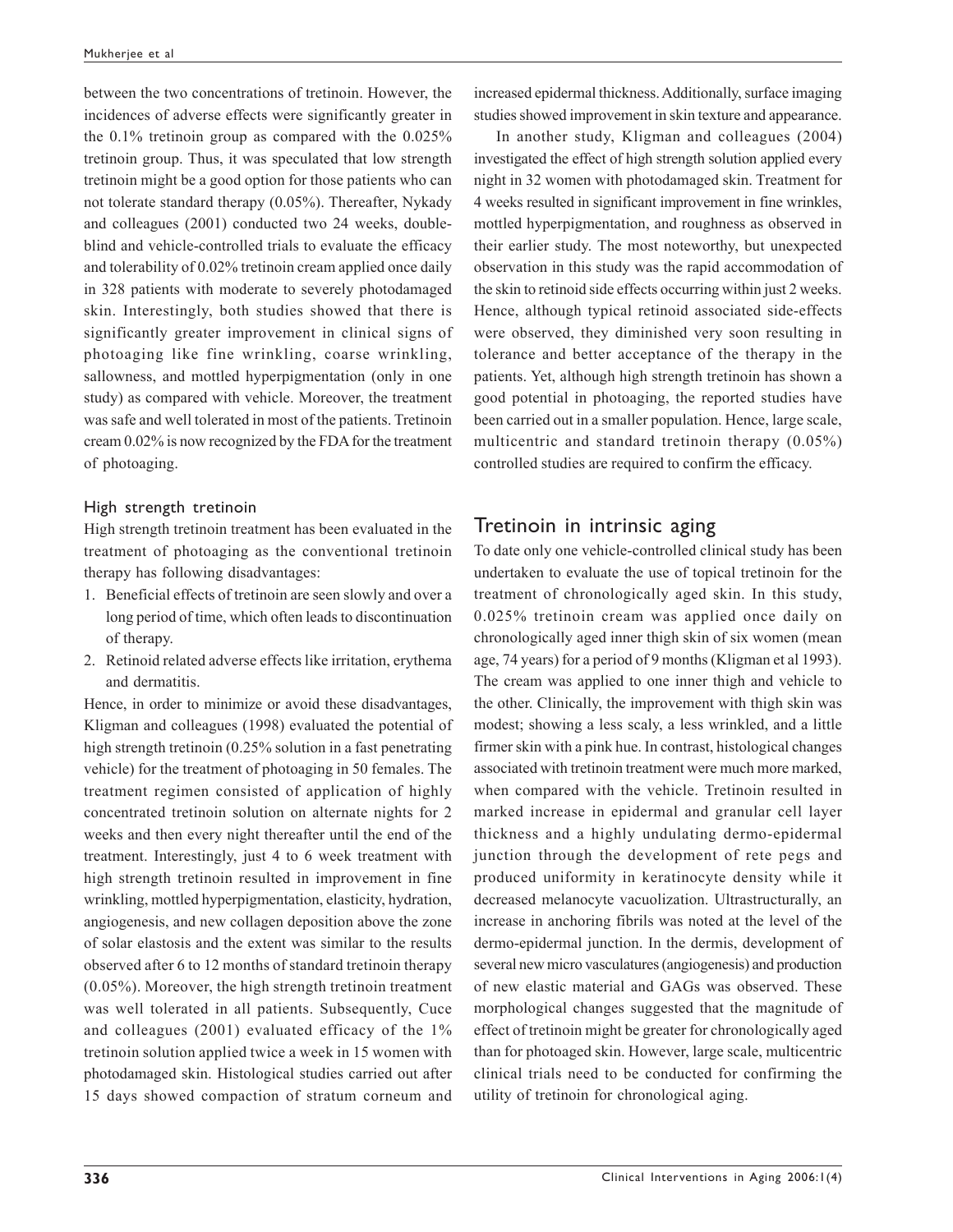#### Isotretinoin

The observed fact that topical isotretinoin (13-*cis* retinoic acid) results in a dose-dependent effacement of wrinkles with concomitant increase in the formation of normal connective tissues in UVB-irradiated hairless mice caught the interest of dermatologists in isotretinoin. Cunningham evaluated the potential of topical 0.1% isotretinoin cream in a randomized study of 6 months. Isotretinoin-treated patients showed statistically significant improvement in the various symptoms of photoaging like fine wrinkles and pigmentation as compared with placebo-treated subjects (Cunningham 1990). Later, in 2 separate studies, the potential of isotretinoin in treating patients suffering from mild to moderate photodamage was evaluated by Sendagorta and colleagues (1992) ( $n = 776$ ) and Armstrong and colleagues (1992) ( $n = 326$ ) in double-blind, vehiclecontrolled clinical trials. In both studies, isotretinoin cream 0.05% was applied for 12 weeks, followed by application of higher strength isotretinoin (0.1% cream) during the next 24 weeks. Interestingly, both studies resulted in a statistically significant improvement in overall appearance, fine wrinkling, discrete pigmentation, sallowness, and texture of photoaged skin without causing any significant irritation (Armstrong et al 1992; Sendagorta et al 1992).

Similarly, Maddin et al (2000) conducted a multicentric, double-blind and placebo-controlled trial of 0.1% isotretinoin cream in 800 patients with moderate-to-severe photodamage. After 36 weeks of continuous daily treatment, the isotretinoin-treated group showed statistically significant ( $p < 0.01$ ) amelioration exceeding the one in the vehicle treated group in overall appearance, fine wrinkles, texture, coarse wrinkling, and hyperpigmented macules after 12 weeks of treatment which was evident up to 36 weeks. Moreover, histological studies indicated a significant increase in epidermal thickness of skins obtained from the isotretinoin-treated group. However, no significant changes were observed in other histological parameters, such as dermal elastosis, thickness of the dermis, epidermal melanin content, number of fibroblasts, and melanocyte dysplasia or keratinocyte atypia. Although five to ten percent patients experienced severe irritation, particularly on facial skin, most of the other patients experienced only mild irritation. Moreover, the plasma level of isotretinoin did not show sustained increase in its concentration over the period of 36 weeks indicating absence of drug accumulation.

Topical isotretinoin has also been evaluated for the treatment of actinic keratoses. Alirezai and colleagues (1994) conducted a vehicle-controlled study which involved the use of 0.1% isotretinoin cream twice daily for 24 weeks. The study resulted in a statistically significant reduction in actinic keratoses and precancerous facial lesions in the isotretinoin group, with 66% of 44 patients achieving a reduction in more than one-third of lesions. However, no significant drug effect was seen for actinic keratoses on the scalp or upper extremities. Mild-tomoderate irritant reactions were observed in the isotretinoin treated group, but symptoms subsided with reduced frequency of the treatment.

Hernandez-Perez and colleagues (2000) conducted a study ( $n = 60$ ) to evaluate clinical efficacy of oral isotretinoin in the treatment of photoaging. The patients included in the study were divided into 2 groups, one of which received oral isotretinoin 10 mg to 20 mg thrice a week for 2 months in addition to the facial rejuvenative treatment whereas the other group received only facial rejuvenative procedures. Interestingly, the isotretinoin-treated group showed statistically significant improvement exceeding the other group in various parameters such as wrinkles, skin thickness, tone, elasticity, and mottled hyperpigmentation. However, studies in larger populations are needed to prove the beneficial effects of oral isotretinoin therapy.

Griffiths and colleagues (2005) recently conducted a 6 month, multicentric, randomized, double-blind, parallelgroup, vehicle-controlled study in 346 subjects with photoaged skin to evaluate the efficacy of 0.05% isotretinoin in combination with sunscreens applied once daily. At the end of the study, patients receiving isotretinoin and sunscreen combination showed significant improvement (p < 0.05) in fine wrinkles compared with the vehicle treated group. Moreover, the incidences of adverse effects were less in the isotretinoin-treated patients.

### **Retinol**

Vitamin A alcohol or all-*trans* retinol belong to the family of endogenous natural retinoids and is a precursor for synthesis of endogenous retinal and retinoic acid. Although all-*trans* retinol has been used in OTC cosmetic products since 1984 (Rolewski 2003), its potential in the treatment of photoaging was realized when Kang et al (1995) showed that application of all-*trans-*retinol on normal human skin induces epidermal thickening and enhances the expression of CRABP II and CRBP mRNAs and proteins, as does retinoic acid. Moreover,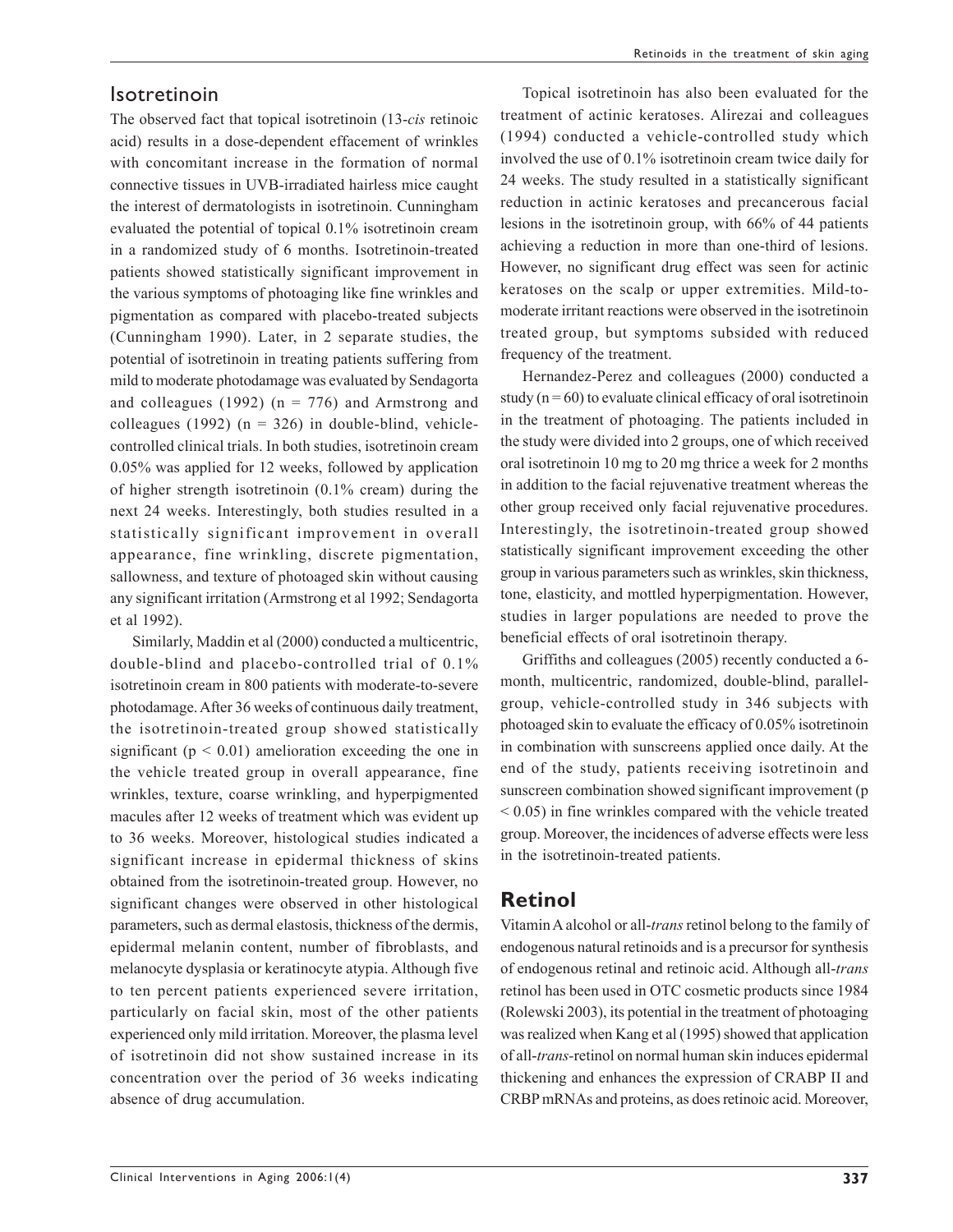the authors also observed that retinol showed only minimal signs of erythema and irritation unlike tretinoin. In another study ( $n = 6$ ; duration = 14 days), Fluhr and colleagues (1999) confirmed that retinol produces considerably less transepidermal water loss, erythema and scaling than retinoic acid. Interestingly, Fisher and colleagues (1996, 1997) further demonstrated that retinol inhibits UV induction of MMP and stimulates collagen synthesis in photoaged skin. However, it was observed that retinol is 20 times less potent than tretinoin and it requires further conversion to retinoic acid (in vivo) to demonstrate its action (Kurlandsky et al 1994; Kang et al 1995). Duell and colleagues (1996) demonstrated that retinol could be as effective as retinoic acid in producing 'retinoid mediated histological changes' (like epidermal thickening and keratinocyte proliferation), but with much less irritancy. Pierard-Franchimont and colleagues (1998) first conducted a controlled clinical trial with retinol formulation. They observed that retinol formulation resulted in significant improvement in fine wrinkles after 12 weeks of treatment. Subsequently, Varani and colleagues (2000) studied the effect of topical application of 1% retinol in 53 individuals (80 years or above) with aged skin. The authors observed that retinol application for 7 days reduced MMP (matrix metalloproteinase), collagenase, and gelatinase expression with concomitant increase in fibroblast growth and collagen synthesis in the studied tissue specimens. Thus, it can be concluded that retinol should be effective in the treatment of aging and photoaging. However, the vehicle used for retinol delivery would play a crucial role in eliciting its efficacy, as retinol is extremely unstable and easily gets degraded to biologically inactive forms on exposure to light and air.

#### Retinol derivatives

Retinol derivatives have been developed in order to improve the chemical stability of retinol. Retinol derivatives like retinyl acetate, retinyl propionate, and retinyl palmitate have been widely used in cosmetic products instead of retinol. In fact, retinol derivatives were thought to be useful for the treatment of photoaging after the observation that retinyl propionate induces epidermal thickening in mouse tail and promoted collagen formation in UV-irradiated mice (Green et al 1998). Based on these encouraging results, Green and colleagues (1998) conducted a double-blind, randomized and placebo-controlled trial for 48 weeks ( $n = 60$ ). Unfortunately, topical retinyl propionate cream (0.15%) did not demonstrate any statistically significant improvement over placebo in any of the evaluated histopathological or clinical symptoms of photoaging. However, in very few subjects, actinic keratoses were reduced virtually to zero by the end of 48 weeks, but this effect was not statistically significant.

Han and colleagues (2003) have developed various retinol derivatives to improve the photostability of retinol while retaining its anti-aging activity. They found that Nformyl aspartame derivative of retinol has a good potential (Figure 2) to act as anti-aging agent since it exhibited very good photostability. Moreover, it was very well tolerated by human fibroblasts and it suppressed collagenase expression (indication of anti-aging activity) as effectively as retinol. However, elaborate studies are still missing to demonstrate its in vivo efficacy.

#### Retinol combinations

Combination therapies are gaining great importance in the treatment of cutaneous disorders like acne and psoriasis as



**Figure 2** N-formyl aspartame derivative of retinol.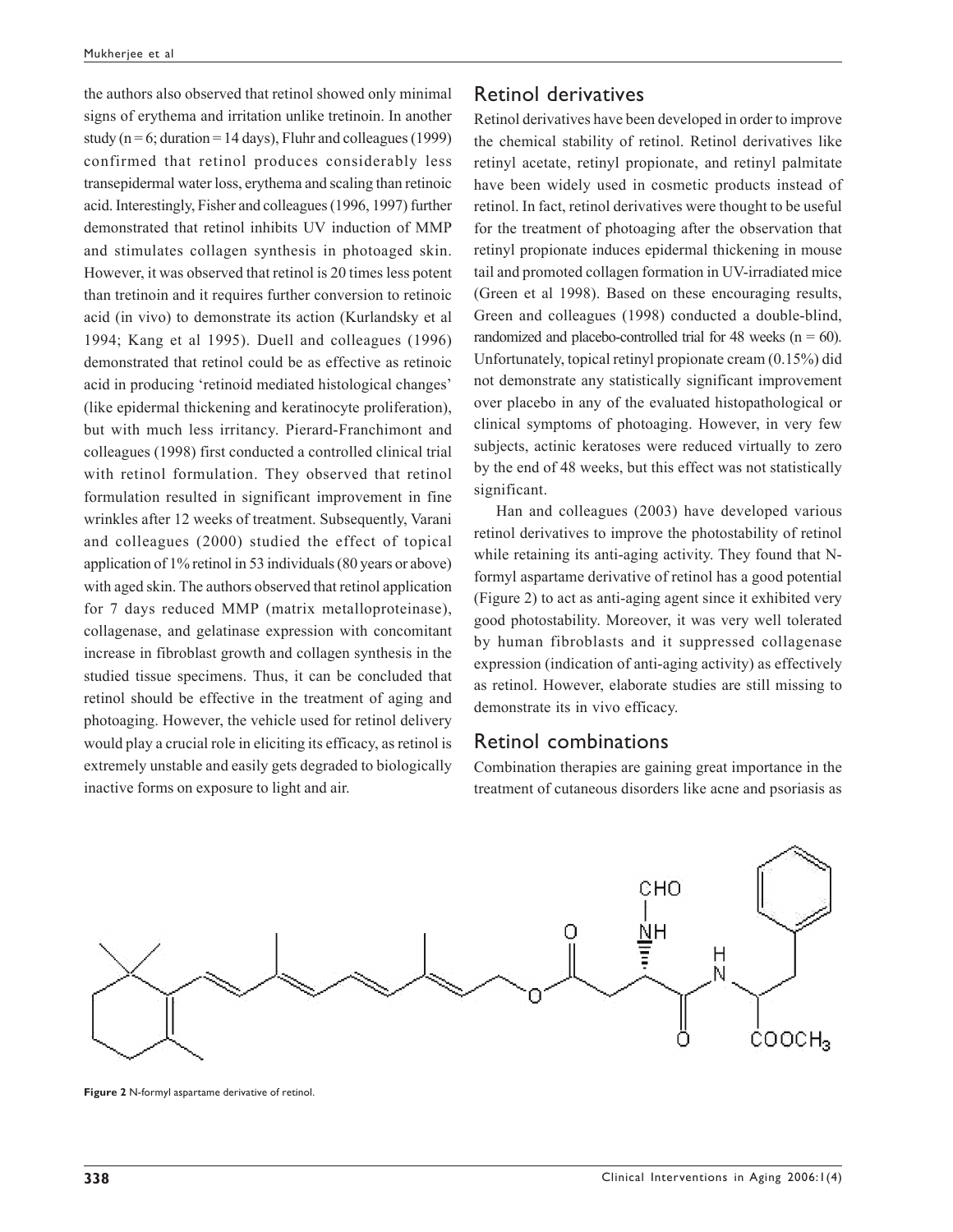improved therapeutic effects have been observed with combination product compared with the respective monotherapy. Accordingly, researchers have recently attempted the use of retinol in combination with other antiaging agents.

Seité and colleagues (2005) conducted two doubleblind vehicle-controlled clinical studies in postmenopausal women to investigate the effects of a topically applied retinol plus vitamin C combination on epidermal and dermal compartments of aged or photoaged skin.

Study 1 involved a 3-month treatment with a combination of retinol  $(0.07\%)$  and vitamin C  $(3.5\%)$  applied twice daily in 8 volunteers. After the 3-month treatment, histological changes such as thinning of stratum corneum, thickening of the viable epidermis, and increase in interdigitation index were observed. In the second study, volunteers with photoaged skin were treated for 6-months with retinol  $(0.04\%)$  and vitamin C (3%) combination twice daily. After the 6-month topical treatment, the observed histological changes were mainly concentrated at the dermal level. Both treated and control groups showed the same distribution pattern of type I procollagen, however, the high level of type III procollagen originally observed in photoaged skin was reduced in the retinol- and vitamin C-treated group, resulting in a lower type III-to-type I procollagen ratio. Furthermore, a wide band of eosinophilic material just beneath the epidermis, devoid of oxytalan fibers and forming the 'grenz zone', appeared more frequently and was larger in the retinol- and vitamin C treated group.

Finally, the authors concluded that repeated topical application of a preparation containing both retinol and vitamin C could reverse, at least in part, skin changes induced by both chronological and photoaging.

Draelos (2005) recently conducted a controlled clinical trial to evaluate the efficacy of retinol (0.3%) and hydroquinone (4%) in the treatment of photoaging in comparison with 0.05% tretinoin emollient cream. Interestingly, the retinol – hydroquinone combination diminished the collective signs of photodamage more effectively than 0.05% tretinoin emollient cream in terms of dyspigmentation, fine wrinkles, and tactile roughness within 16 weeks of treatment. Feinberg and colleagues (2004) evaluated the efficacy of retinol (0.1%) and glycolic acid (8%) combination in comparison with the individual agents in the treatment of photoaging using the photodamaged arm methodology. They observed that retinol-glycolic acid combination offered significant improvement in the appearance of photoaged skin compared with glycolic acid or retinol alone.

Barkovic and colleagues (2005) conducted a randomized, placebo-controlled, double-blind clinical trial in postmenopausal women to evaluate the efficacy of retinol – dimethylenolamine combination in the treatment of chronological aging. The study demonstrated rapid and significant improvements in the appearance of aging skin with daily application of the retinol – dimethylenolamine combination.

#### Retinaldehyde

Retinaldehyde is a retinoic acid precursor, which is formed as an intermediate metabolite in the transformation of retinol to retinoic acid in human keratinocytes. In the skin retinaldehyde is metabolized to retinoic acid (which is a well known anti-aging agent) as well as to retinol and retinyl esters (which generally get depleted during photoaging), indicating its use in the treatment of photoaging (Sass et al 1996). Moreover, metabolism of retinaldehyde to retinoic acid occurs only by keratinocytes at a pertinent stage of differentiation, leading to a more controlled delivery of retinoic acid and weaker retinoid associated adverse effects as compared to tretinoin and other synthetic retinoids (Saurat et al 1994; Didierjean et al 1999; Sorg et al 1999). Saurat and colleagues (1994) first evaluated the biological activity and tolerability profile of retinaldehyde on human skin. Noteworthy, topical retinaldehyde was well tolerated on human skin and it also resulted in induction of CRABP type II mRNA and protein, increased epidermal thickness, increased keratin-14 expression, and enhanced keratinocyte proliferation. However, later it was shown that retinaldehyde exerts these biological activities only on transformation to retinoic acid (Didierjean et al 1999).

In an open clinical trial, Ochando and colleagues (1994) studied the effect of 0.05% retinaldehyde in 32 female volunteers showing symptoms of mild to moderate photoaging. At the end of 4 months, considerable reduction in the surface roughness and coarse wrinkling was observed. Moreover, retinaldehyde treatment was associated with very few adverse effects. Subsequently, Creidi and colleagues (1998, 1999) conducted a randomized and vehiclecontrolled clinical trial ( $n = 125$ ) to compare the efficacy of 0.05% retinaldehyde with 0.05% retinoic acid for the treatment of photoaging. Optical profilometry studies on the volunteers indicated that both retinaldehyde and retinoic acid were equally effective in reducing wrinkles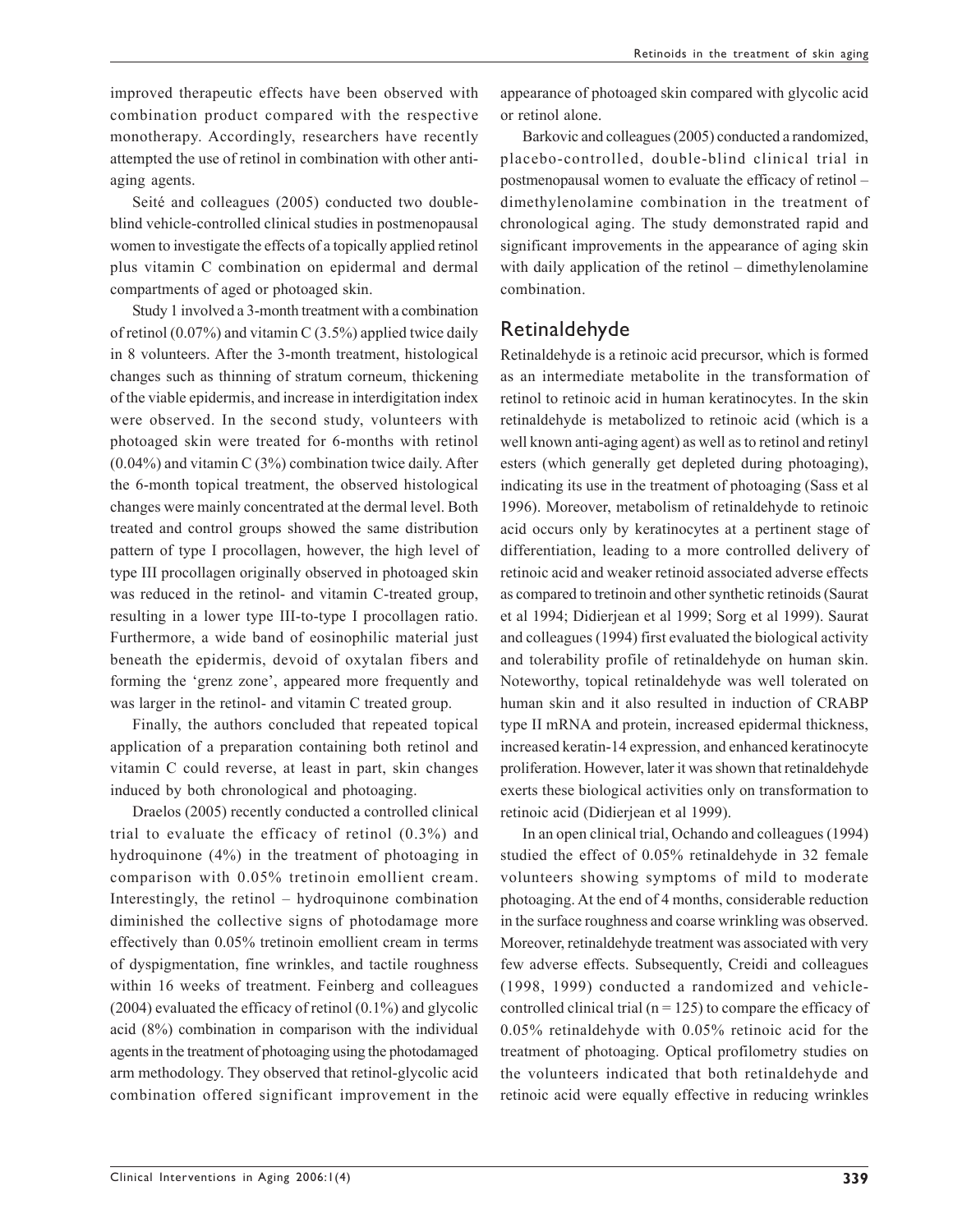and skin roughness. However, retinoic acid resulted in higher incidences of local irritation than retinaldehyde thus negatively affecting patient compliance. In another study, Diridollou and colleagues (1999) evaluated the effect of 0.05% retinaldehyde versus vehicle in 40 patients showing symptoms of aging by ultrasound and rheological techniques. Compared with the control group, the retinaldehyde treated group showed a significant increase in epidermal thickness, as well as in cutaneous elasticity  $(p < 0.01)$ . Similarly, retinaldehyde treatment tended to increase dermal thickness and reduce cutaneous stiffness and was very well tolerated by the patients.

Recently, Mordon and colleagues (2004) conducted a monocentric, comparative, randomized, double-blind clinical trial ( $n = 16$ ) to evaluate the efficacy of retinaldehyde versus excipient both in combination with nonablative laser remodeling treatment. The study involved daily topical application of 0.05% retinaldehyde (8 patients) immediately after the first laser treatment and up to 3 months after the fifth treatment. The control group (8 patients) was treated under similar conditions, except with a daily application of vehicle instead of retinaldehyde.

At the end of the study, an increase in dermal thickness was observed for all patients treated by laser (both retinaldehyde and control groups) on the forehead and neck. However, the increase was greater for the retinaldehyde group ( $p < 0.05$ ) when compared with the control group (vehicle). The increase in dermal thickness was 5.27% versus 1.13% for the forehead and 10.54% versus 3.57% for the neck, respectively.

Thus, it can be concluded that retinaldehyde is a useful topical agent for the treatment of aged and photoaged skin, with a lower frequency of irritation.

#### **Tazarotene**

Tazarotene is a novel acetylenic retinoid known to be effective in the topical treatment of psoriasis and acne. Tazarotene is a prodrug, rapidly metabolized to its active metabolite tazarotenic acid. Due to its rigid polyaromatic structure, it does not undergo any isomerization or conformational change in the skin. Although tazarotene belongs to the retinoid family, it displays a receptor selectivity pattern different from the one found with tretinoin. Tretinoin directly activates all RAR subtypes and indirectly RXRs whereas tazarotenic acid selectively binds to RAR-β and RAR-γ but not to RXRs. Tazarotenic acid modulates the expression of retinoid-responsive genes, including those that regulate cell proliferation, cell differentiation, and inflammation, corresponding to its binding capacities to various RAR receptors. Tazarotene also down-regulates the abnormal expression of keratinocytes, epidermal growth factor receptor, and hyperproliferative keratins (Nagpal et al 1995; Chandraratna 1996; DiSepio et al 1998; Roeder et al 2004).

Sefton and colleagues (2000) first conducted a pilot, double-blind, randomized trial to evaluate the efficacy of 0.1% tazarotene gel in 10 healthy women with moderate photodamage of the forearm skin. At the end of 12 weeks, significant reduction in pigmentary mottling, fine wrinkling, and skin roughness were observed in the tazarotene treated group as evidenced in silicon skin surface replicas. Moreover, histopathological investigations indicated a reduction of keratinocytic atypia and a restoration of keratinocyte polarity.

Tazarotene was further evaluated by Kang, Leyden, and colleagues (2001) who performed a multicentre, prospective, randomized study in 349 facially photodamaged subjects, to compare the efficacy of four different concentrations of tazarotene (0.01%, 0.025%, 0.05%, and 0.1%) with its vehicle and with tretinoin 0.05% emollient cream. At the end of 24 weeks, treatment success rates based on global responses (>50% improvement compared with baseline) were significantly higher in the tazarotene- and tretinointreated groups than in the vehicle-treated group (67% with tazarotene 0.1%, 52% with tazarotene 0.05%, 36% with tazarotene 0.025%, 41% with tazarotene 0.01%, 55% with tretinoin 0.05% and 22% with vehicle). Interestingly, a significantly greater proportion of tazarotene-treated patients showed at least 50% improvement in various clinical parameters than tretinoin-treated patients at weeks 12 and 20 thus indicating a trend towards a quicker response in tazarotene-treated patients. However, at the end of 24 weeks, there was no difference in overall improvement in the photodamage in tazarotene- or tretinoin-treated groups. In this study, both tazarotene 0.1% and tretinoin 0.05% cream showed a similar degree of improvement in epidermal thickness, fine wrinkling, lentigines, elastosis, and mottled hyperpigmentation. The local adverse events observed were generally of mild or moderate severity, and were greater (mainly burning) with higher tazarotene concentrations.

Recently, Lowe and colleagues (2004) again compared the efficacy of tazarotene 0.1% cream and tretinoin 0.05% emollient cream in the treatment of photoaging in a doubleblind, randomized, multicentre, 24 week study ( $n = 173$ ). At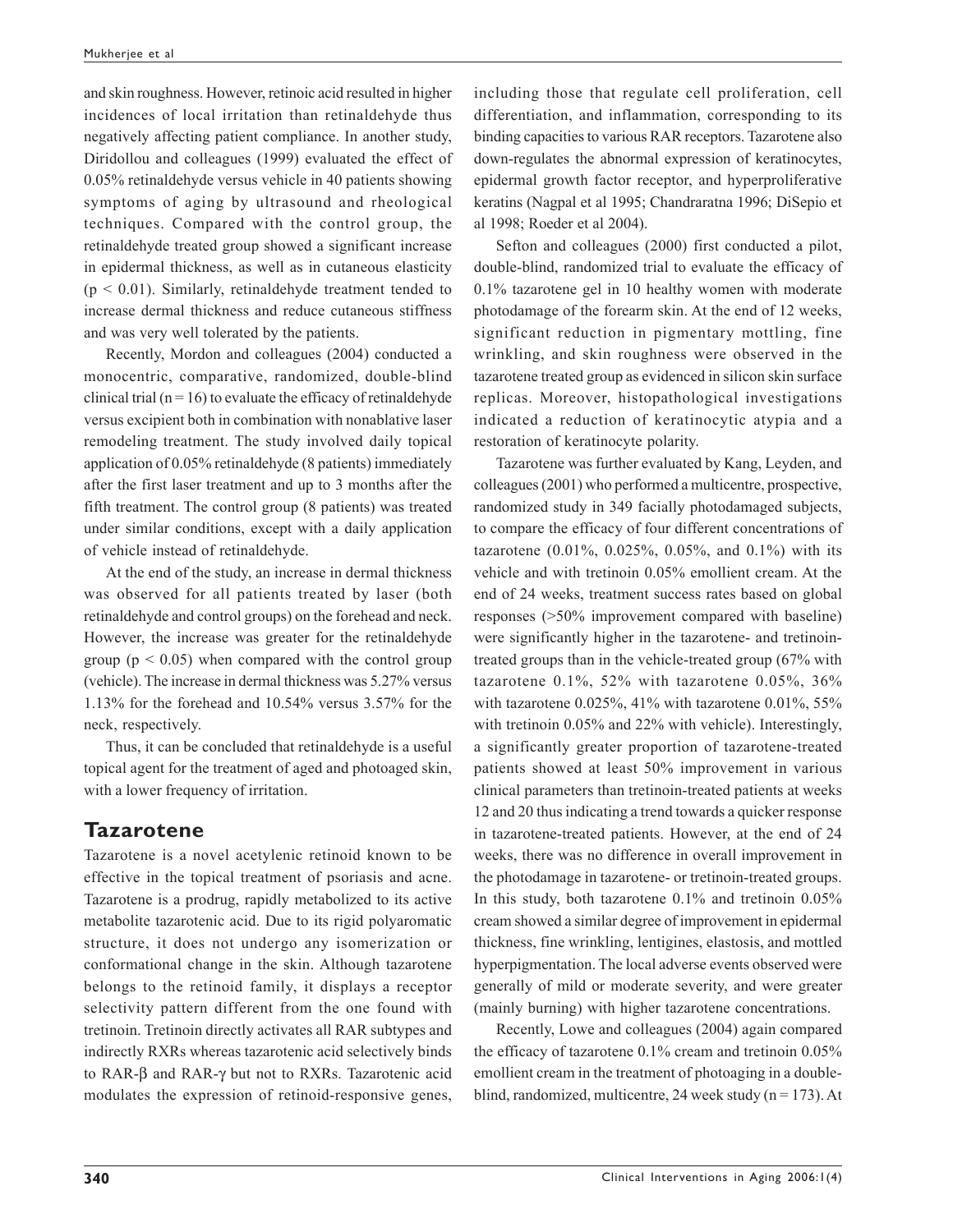week 16, the incidence of treatment success (>50% global improvement) at the study endpoint was 78% in the tazarotene group and 67% in the tretinoin emollient group, with statistical significance in favor of tazarotene. All other significant differences in efficacy measures were also in favor of tazarotene – for the overall integrated assessment of photodamage at week 16, fine wrinkling at week 24, mottled hyperpigmentation at weeks 12 and 16, and coarse wrinkling at week 4. There were no significant betweengroup differences in the incidence of subjects achieving at least a 1-grade improvement in irregular depigmentation, lentigines, appearance of pore size, elastosis, tactile roughness, telangiectasia, and actinic keratoses. The local adverse events observed were generally of mild or moderate severity and were greater (mainly burning) with higher tazarotene concentrations. Thus, the efficacy and tolerability results obtained from this study are in broad agreement with those reported by Kang, Leyden, and colleagues (2001).

Phillips and colleagues (2002) conducted a multicentre, double-blind, randomized, vehicle-controlled clinical trial that involved treatment of 563 subjects with facial photodamage with tazarotene 0.1% cream for 24-weeks followed by a 28-week open-label extension. At week 24, when compared with vehicle, tazarotene resulted in a significantly greater proportion of patients achieving treatment success (>50% greater improvement) and at least a 1 grade improvement in fine wrinkling, mottled pigmentation, pore size, lentigines, elastosis, irregular depigmentation, tactile roughness, coarse wrinkling, and overall integrated assessment of photodamage. Pigmentary changes were the first to respond to treatment, showing statistically significant improvement over vehicle after 2 weeks of treatment. Fine wrinkling improved in the tazarotene group after 4 weeks of treatment, and coarse wrinkles, elastosis, and pore size were significantly improved over vehicle by week 12. Telangiectasia and actinic keratoses were not significantly improved after 24 weeks of treatment, these two variables not being the primary outcome measures of the study. After the first 24 weeks, an open label extension of tazarotene 0.1% cream was followed for another 28 weeks. Additional clinical improvement was noted, which did not plateau after 52 weeks of treatment, suggesting the value of long-term treatment. Irritation was generally mild or moderate and declined with ongoing treatment, whereas plasma tazarotenic acid concentration did not exceed the plasma levels of endogenous retinoids.

Recently, tazarotene has been evaluated once again against photodamage in two subsequent studies. Machtinger and colleagues (2004) evaluated the histological effects of tazarotene cream in 50 patients with photodamaged facial skin by conducting a multicentre, double-blind, randomized, vehicle-controlled study. Blinded assessments showed that the tazarotene-treated group showed amelioration of keratinocytic and melanocytic atypia compared to the vehicle-treated group. Between-group comparisons in distribution of change from baseline categories of severity were in favour of tazarotene ( $p = 0.055$  for keratinocytic atypia,  $p = 0.034$  for melanocytic atypia, and  $p < 0.001$  for the number of granular cell layers). Compared with vehicle, tazarotene was associated with an increase in epidermal polarity ( $p = 0.008$ ) and epidermal thickness ( $p = 0.012$ ), and a tendency for stratum corneum compaction. Tazarotene was also associated with widened intercellular spaces relative to vehicle ( $p < 0.001$ ).

In another study, Kang and colleagues (2005) evaluated the efficacy and tolerability of tazarotene 0.1% cream in the treatment of 568 patients with facial photodamage. Topical tazarotene offered efficacy in ameliorating multiple effects of photodamage. Tazarotene cream was significantly more effective than vehicle in reducing fine wrinkles, mottled hyperpigmentation, lentigines, irregular depigmentation, apparent pore size, elastosis, tactile roughness, and an overall integrated assessment of photodamage. Significance was achieved as early as at week 2 with mottled hyperpigmentation, lentigines, irregular depigmentation and elastosis and had not plateaued by week 24. The majority of patients reported improvements in their photodamage as early as at week 4. Adverse events were predominantly mild or moderate signs or symptoms of skin irritation. Thus, topical tazarotene has been shown to offer efficacy in ameliorating multiple effects of photodamage.

#### **Adapalene**

Adapalene is considered to be a third-generation synthetic retinoid which contains a napthoic acid backbone. Unlike retinoic acid, adapalene shows selectivity for the nuclear retinoic acid receptor (RAR β/γ). It targets abnormal desquamation of the skin, modulates cellular differentiation, and possesses anti-inflammatory properties (Leyden 2001). Moreover, due to its receptor selectivity, it causes less skin irritation. Adapalene is successfully being used for the treatment of acne. However, not much has been done to investigate its potential in aging/photoaging. So far only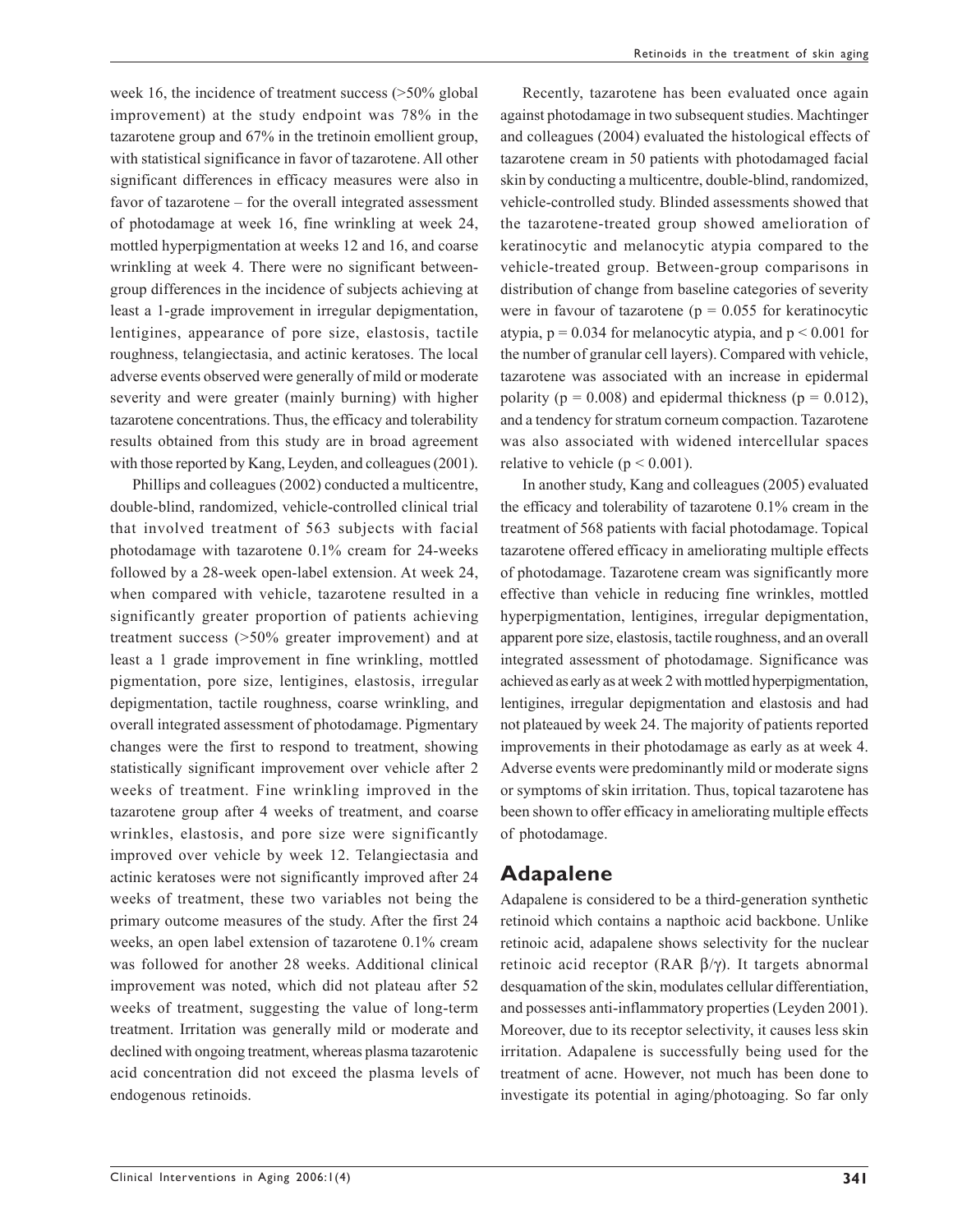one study has been carried out to determine the potential of adapalene in photoaging.

Kang and colleagues (2003) conducted a 2-center, randomized, vehicle-controlled, investigator-masked, parallel-group study in 83 patients suffering from actinic keratoses and solar lentigines and other symptoms of photoaging to evaluate the therapeutic potential of adapalene gel (0.1% or 0.3%) or vehicle for 4 weeks, followed by twice-daily applications, if tolerated, for up to 9 months. After 9 months,  $0.5 + 0.9\%$  and  $2.5 + 0.9\%$ , reduction in actinic keratoses was observed with adapalene gel 0.1% and 0.3%, respectively. Whereas, with the vehicle gel actinic keratoses increased by  $1.5 + 1.3\%$  ( $p < 0.005$ ).

Significant lightening of solar lentigines was observed in patients treated with adapalene gel as compared with the patients treated with vehicle gel ( $p < 0.05$ ) within 1 month of treatment. At the end of 9 months, 57% and 59% of the patients had brighter lesions in the adapalene 0.1% and 0.3% groups, respectively, in comparison with only 36% in the vehicle group ( $p < 0.05$ ). Moreover, histological evaluations revealed improved cellular atypia and reduced epidermal melanin content in the adapalene-treated group compared with the vehicle-treated group. A retrospective evaluation of paired clinical photographs (before and after 9-month treatment) revealed significant improvement in wrinkles and other clinical features of photoaged skin with adapalene as compared with its vehicle. As expected, adapalene was very well tolerated by the patients involved in the study. Thus, adapalene can be employed as a second line treatment of photoaging mainly in patients demonstrating extreme intolerance to conventional retinoids. However, large scale clinical trials should be carried out to validate the efficacy of adapalene.

### **Alitretinoin**

Alitretinoin or 9-cis-retinoic acid is a naturally occurring endogenous retinoid that binds to and activates all known intracellular RAR and RXR subtypes (Cheer and Foster 2000). Its use in the topical treatment of AIDS-associated Kaposi's sarcoma is well documented in the literature (Bodsworth et al 2001). Additionally, its safety and efficacy in the normal treatment of chronic hand dermatitis has also been proved (Ruzicka et al 2004). Considering the RAR binding activity of alitretinoin, Baumann and colleagues (2005) recently conducted an open-label pilot study in 20 patients with photodamaged skin to evaluate the efficacy of 0.1% topical alitretinoin. The topical alitretinoin treatment showed improvement in seborrheic keratoses, actinic keratoses, and other symptoms of photoaging. Moreover, the treatment was well tolerated by the patients. However, larger, blinded, controlled trials are needed to know the role and efficacy of alitretinoin in the treatment of photoaging.

# **Seletinoid G**

Seletinoid G represents a fourth generation of retinoids that might find an important place in the treatment of intrinsic/ photo aging. Like other synthetic retinoids, seletinoid G shows receptor selectivity for RAR-γ, which is predominantly expressed in the epidermis as compared with other RARs. Recently, Kim and colleagues (2005) evaluated the safety and efficacy of seletinoid G in comparison with tretinoin for the treatment of intrinsic/photo-aging after topical application in 23 patients belonging to differing age groups. Notably, intrinsically aged skin after topical treatment with seletinoid G showed increase in the expressions of type I procollagen, tropoelastin, and fibrillin-1, and reduced MMP-1 similar to that of tretinoin demonstrating its potential in the treatment of intrinsic aging. Moreover, in the UV-irradiated young skin, topical seletinoid G treatment inhibited UV-induced decrease of type I procollagen and UV-induced increase of MMP-1 and c-Jun protein similar to that seen with tretinoin. Interestingly, topical application of seletinoid G under occlusion induced no skin irritation in contrast to tretinoin, which caused severe erythema. Thus, seletinoid G appears to be as effective as tretinoin in the treatment of intrinsic/photo aging with the added advantage of absence of skin irritation. However, larger, blinded, controlled trials are needed to validate the role and benefit-to-risk ration of seletinoid G in the treatment of intrinsic/photo aging.

# **Adverse effects of topical retinoids**

The most common and frequent adverse effect of topical retinoids are known as 'retinoid reaction', characterized by pruritus, burning sensation at the sites of application, erythema, peeling. It is more common with tretinoin and tazarotene than with isotretinoin, adapalene, retinol, and retinaldehyde. The 'retinoid reaction' has been found to be due to the free carboxylic acid in the polar end of the retinoid, which is evident from the activity and toxicity experiments done on CHO cells (Oda et al 1996). 'Retinoid reaction' manifests itself generally within the first few weeks of treatment and is thought to get initiated by release of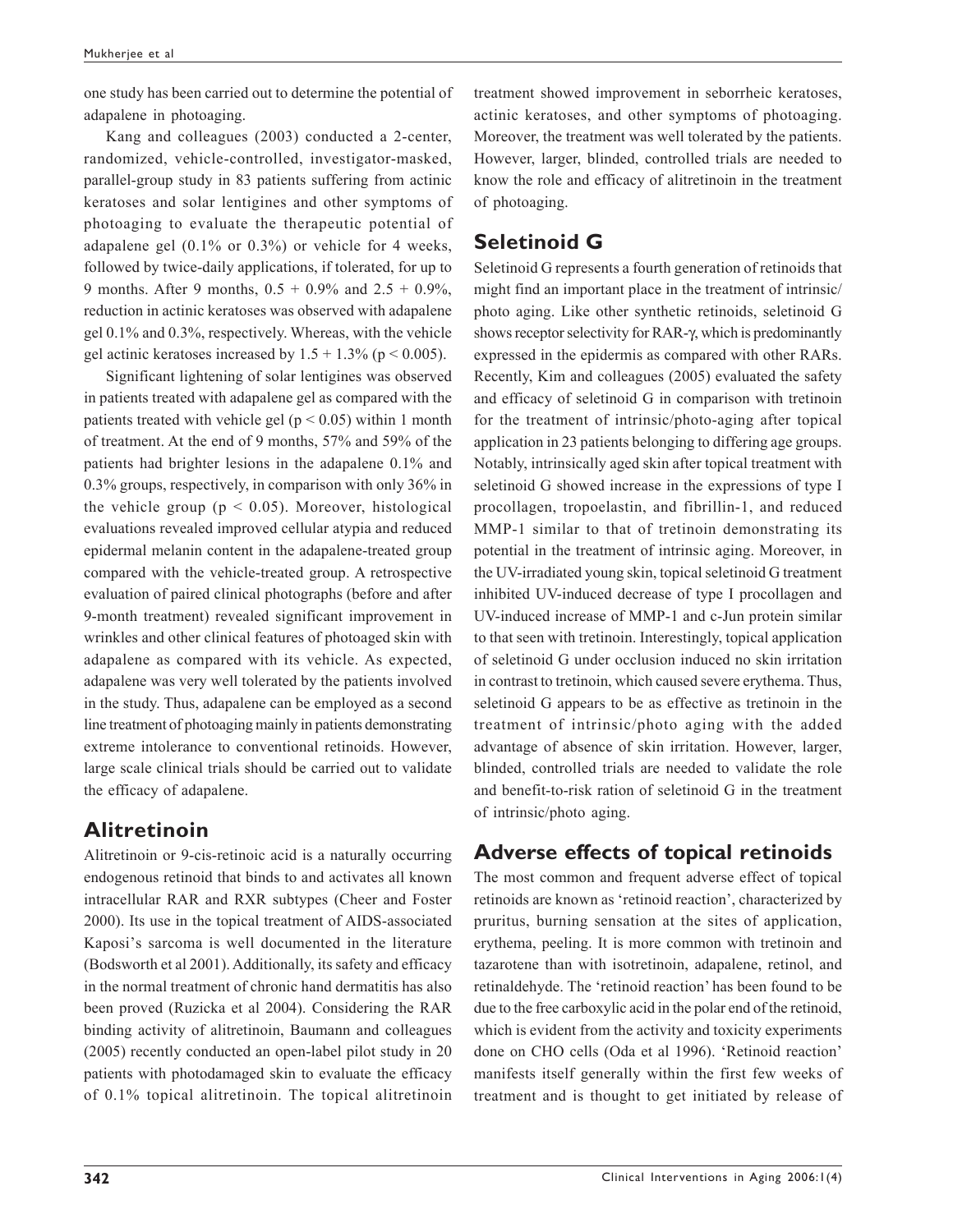proinflammatory cytokines such as IL-1, TNF-α, IL-6, and IL-8 (Torras 1996; Orfanos et al 1997). In order to validate this hypothesis, Kim and colleagues (2003) evaluated the changes in mRNA expression of inflammation-related cytokines such as human monocyte chemoattractant protein-1 (MCP-1), IL-8, TNF-α, interferon-γ (IFN-γ), IL-6, IL-10, after treatment of epidermal cells with retinoic acid and retinol. A minimum 3-fold increase in the mRNA and protein levels of mainly MCP-1 and IL-8 were found, thus validating the hypothesis to some extent.

The other side effect associated with retinoid therapy is photosensitization, which normally occurs at the beginning of the therapy. Patients on retinoid therapy are advised to avoid excessive sun exposure and take precautionary measures (like use of sunscreens) for sun protection. However, after few months of therapy, the skin's response to UV radiation returns to normal. In certain cases, irritant conjunctivitis has also been reported when the retinoid is applied close to the eye (Torras 1996).

Over the past 30 years, no systemic side-effects on longterm treatment with the topical retinoid have been observed in young adults. Moreover, Lattarino and colleagues (1997) found that topical tretinoin had no detectable effect on endogenous plasma levels of tretinoin or its metabolites. This is mainly because of the limited transdermal uptake of these agents (Krautheim and Gollnick 2003). Pregnant women or women of child-bearing age should use topical retinoids with caution as retinoids on systemic exposure are known to cause teratogenicity/embryotoxicity. However, in over 25 years of topical tretinoin use for acne therapy there have been no cases of related teratogenicity (Kligman 1988). Additionally, in one case-control study of 215 mothers who were exposed to topical tretinoin in the first trimester of pregnancy, the prevalence of major fetal malformations in the tretinoin-exposed group was 1.9% versus 2.6% in the control group, indicating the safety of topical tretinoin (Jick et al 1993). Even then, it is prudent to advise women of childbearing age to avoid pregnancy during treatment or, if pregnant, to discontinue the use of topical retinoids.

### **Counteracting the adverse effects**

To counteract the symptoms of retinoid reaction, reduction in the frequency of application or switching to a less irritating retinoid is normally advised. Moreover, addition of 3% indomethacin or 1% hydrocortisone to the retinoid formulation, or concomitant treatment with a low to medium potency topical corticosteroid has also been suggested to relieve the symptoms (Torras 1996). However, if patients cannot tolerate even the lowest concentration of retinoids, then the treatment should be discontinued.

Kim and colleagues (2003) have demonstrated that concomitant application of natural agents or extracts like β-sitosterol, Magnoliae flos, β-glycyrrhetinic acid, Scleroglucan, Gingko extract, Raspberry extract, Schisandra extract, Cola extract, Enna complex, or Vegetol red grapevine extract could also be useful in counteracting the irritant effects produced by topical retinoids. The abovementioned natural agents or extracts reduced the secretion of MCP-1 and IL-8 from human fibroblasts and also showed a good protection against the retinoid-induced irritation in the rabbit and human patch test. A different approach to reduce adverse events of retinoids was applied by Kambayashi et al (2005). Topical application of a new synthetic retinoid (N-retinoyl-D-glucosamine) to hairless mice showed good efficacy in repair of photoaged skin but did not induce skin irritations compared with retinoic acid.

Although the aforementioned approaches have shown potential in minimizing the side effects, they involve coadministration of other therapeutic agents, which may have its own effects on prolonged duration. The need of hour is to have an approach that can efficiently counteract the adverse effects associated with retinoid therapy and would not require co-administration of any therapeutic agent. In fact, we believe that the same could be achieved by modulating the delivery system/s employed for topical retinoids. The further part of the review describes the potential of delivery systems in optimizing topical retinoids therapy with concomitant minimization in the adverse effects associated with it.

### **Potential of delivery systems in topical retinoids therapy**

Drug delivery strategies are well known in pharmaceutical research for their potential in optimizing efficacy of therapeutic agents by either modulating their physicochemical and biopharmaceutical properties or minimizing/eliminating the side effects associated with them, thus offering better patient compliance. The arrival of controlled release systems, transdermal delivery systems, implants, submicronic emulsions, and vesicular carriers is sufficient to substantiate the aforementioned advantage of delivery systems. Since the last decade, there has been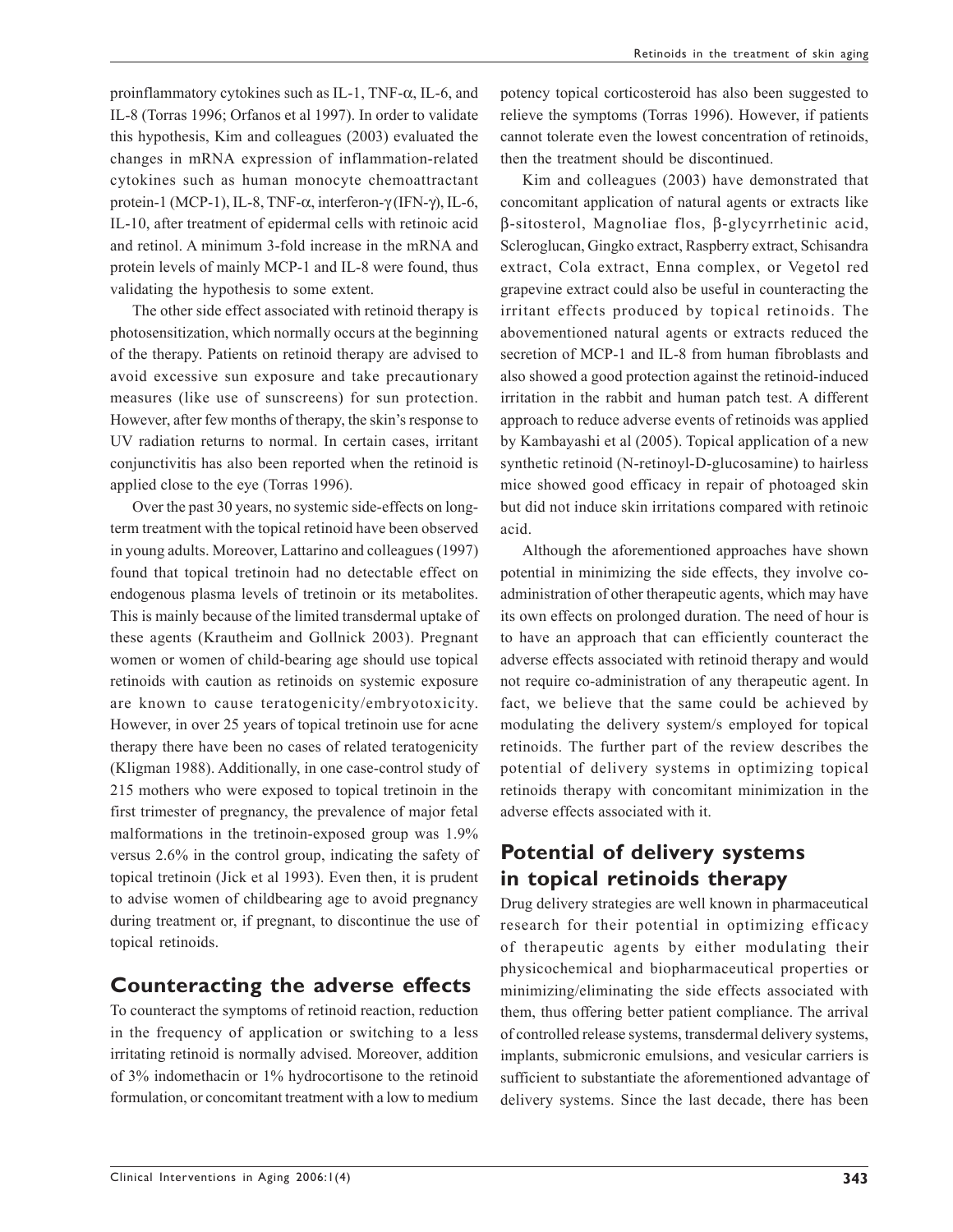considerable interest in investigating the approaches for improved delivery of retinoids.

The delivery system can be considered to be efficient for topical retinoids if it can:

- 1. Minimize/abolish the adverse effects of topical retinoids.
- 2. Improve the stability (mainly photochemical) of retinoids like retinoic acid and retinol.
- 3. Enhance the anti-aging effect of retinoids by modulating their dermal transport or distribution.

Considering the above points, we believe that nanoparticles can be utilized as an efficient delivery system to optimize the topical retinoid therapy.

Nanoparticles are solid colloidal particles, ranging in size from 1 nm to 1000 nm, consisting of various biocompatible matrices in which a therapeutic moiety can be adsorbed, entrapped, or covalently attached (Lockman et al 2002).

Based on the nanoparticles matrix (or shell), they are be classified as:

- 1. Polymeric nanoparticles,
- 2. Solid lipid nanoparticles,
- 3. Inorganic nanoparticles.

Nanoparticles are extensively being investigated for drug delivery in the pharmaceutical research from the last 3 decades on. Nanoparticles offer immense benefits such as solubilization of hydrophobic actives, improvement in bioavailability, improved (or altered) pharmacokinetics of active pharmaceutical ingredient (API), protection of API from physical, chemical or biological degradation, improved cellular uptake, tissue targeting and controlled release of API. However, most of the initial investigations on nanoparticles dealt with the parenteral or oral delivery of APIs whereas efforts to explore the potential of nanoparticles in topical delivery were initiated in the last decade. Interestingly, nanoparticles were found to improve the distribution characteristics and stability of topically applied APIs such as sunscreens (Wissing and Muller 2002).

In addition, they have been shown to offer localized and targeted delivery of APIs which can be helpful in improving their efficacy with concomitant reduction in systemic side effects associated.

Jenning and colleagues (Jenning, Gylser, et al 2000; Jenning, Schäfer-Korting, et al 2000; Jenning and Gohla 2001) first evaluated the potential of solid lipid nanoparticles (SLNs) for the delivery of retinol. Interestingly, SLNs offered a significant improvement in the stability of retinol as compared with the conventional emulsion. Moreover, highly localized and controlled release of retinol could be observed with the SLNs. Patravale and colleagues (2004) investigated the potential of SLNs in counteracting the irritant effects and in improving the physical stability of the most commonly employed retinoid, ie, tretinoin. In fact, SLN-based tretinoin gels showed drastic improvement in the tolerability of tretinoin as compared with marketed products when evaluated by the Draize patch test in rabbits. Furthermore, photostability of tretinoin was markedly improved in SLNs as compared with methanolic solution. Again as expected, the tretinoin SLNs showed a high degree of localization in skin when evaluated by in vitro skin permeation studies. All these effects were attributed to the encapsulation of tretinoin in nanoparticulate structures.

Recently, Yamaguchi and colleagues (2005) have investigated the potential of inorganic nanoparticles of tretinoin produced by boundary-organized reaction. As observed earlier, tretinoin encapsulation in nanoparticles resulted in significantly less irritation and inflammation as compared with conventional formulation. In addition, nanoparticulate tretinoin showed drastic improvement in photostability as compared with conventional formulation, which was retained even after 46 days of storage. However, the most striking results were observed in the ex-vivo studies.

Histological evaluation in mouse epidermis after daily application of nanoparticulate tretinoin cream for 4 days revealed more than double increase in epidermal thickness than conventional tretinoin vaseline preparation. Additionally, nanoparticulate tretinoin treatment resulted in a significant increase in the mRNA levels of heparin-binding epidermal growth factor. This observation was in good correlation with the increased epidermal thickening observed with nanoparticulate tretinoin. Interestingly, 4 days' treatment of aged skin of hairless mice with nanoparticulate tretinoin showed significant improvement in fine and coarse wrinkling and texture in the neck area. To our knowledge, this is the first investigation, which clearly demonstrated that nanoparticles could be an ideal approach in optimizing the topical retinoid therapy with concomitant reduction in the side effects associated with this therapy.

### **Other delivery strategies for retinoids**

Literature indicates that apart from nanoparticles, various other formulation approaches like liposomes, microsponges, microemulsions, and inclusion complexes with cyclodextrins could also be employed for improving the topical delivery of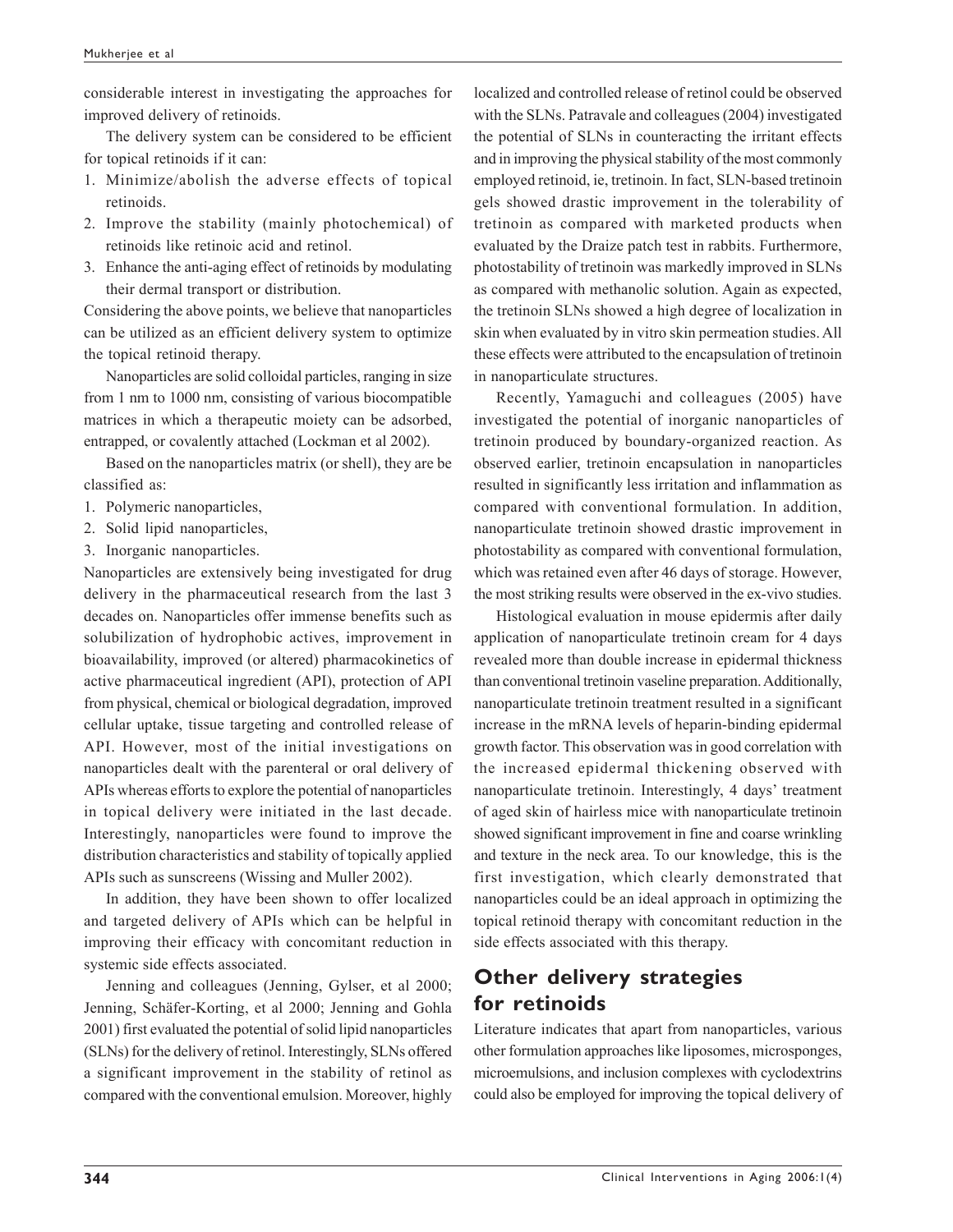retinoids. Their success in improving the stability, tolerability, and efficacy (in acne treatment) of retinoids is well established. However, none of them have been evaluated for improving the efficacy of retinoids in the treatment of aging. The detailed description of their potential in improving the efficacy and tolerability in the treatment of acne has been described by Date and colleagues (2006).

### **Conclusion and outlook**

Aging research is divided into 2 main streams the one being the exploration of various pathophysiological and molecular events responsible for aging and the other being investigation on various anti-aging agents. Although much elaborate mechanistic studies have been carried out for understanding the pathophysiology of aging, they will still continue until the complete cascade of molecular events responsible for intrinsic/photoaging is elucidated. Amongst various anti-aging agents, retinoids are the most promising agents that are available for the treatment of aging. Amongst retinoids, tretinoin is the most potent and best-studied retinoid. However, its irritation potential has prompted dermatologists to switch over to less irritating but comparably effective retinoids like adapalene and to some extent retinol and retinaldehyde. Receptor specific retinoids like seletinoid G have been developed with the same vision and have been found to be successful in small-scale studies.

We believe that future efforts in retinoid research will be directed in following ways

- 1. Development of receptor selective synthetic retinoids (like seletinoid G) or novel retinoid derivatives (like Nformyl aspartamate derivative of retinol) or retinoid codrugs like retinyl ascorbate (Abdulmajed and Heard 2004) which may be superior in terms of tolerability, stability and efficacy.
- 2. Exploration of natural sources to identify agents or extracts that may have retinoid like activity as in case of PADMA 28 (Aslam et al 2005).
- 3. Evaluation of various combinations of anti-aging agents having synergistic effects (analogous to combination therapy in acne and psoriasis).
- 4. Development and clinical evaluation of nanoparticulate carriers for retinoids.

Considering the developmental cost and the success rates associated with the new chemical entities, there is limited potential for developing novel synthetic retinoids. At the same time, retinoid-like activity as shown by PADMA 28 opens a new era in the identification of natural products for anti-aging treatment. As natural products have the well known benefit of good acceptability we expect stimulation in this area of research. Combination therapy has been well established for cutaneous disorders like acne and psoriasis. As relatively less developmental efforts are required for commercializing new combinations, there is scope for developing retinoid based combination therapies for improved treatment of aging. Finally, in our opinion, there is great scope for development of various drug delivery systems (especially nanoparticulate systems) to optimize the aging treatment with topical retinoids. We believe that among various nanoparticulate carriers, SLNs would have the greatest potential in optimizing the retinoid therapy as apart from their advantage as a carrier they are also known to have a UV-blocking effect, which may help in reducing photosensitization induced by retinoids. Interestingly, in one study, a SLN-based anti-aging product was more effective in reducing the depth of wrinkles (10.3%) as compared with the same product based on conventional vehicle (4.1%) indicating that SLNs themselves may have some effect on improving wrinkling (Muller et al 2002). We believe that future efforts in SLNs should be focused on proving its potential to counteract photosensitivity and to identify the potential of SLNs (blank or in combination with retinoids) in improving the elasticity and wrinkling of intrinsically/photo aged skin. Finally, complementary efforts from clinicians are required to validate the potential of drug delivery strategies in optimizing treatment of aging with topical retinoids.

### **References**

- Abdulmajed K, Heard C. 2004. Topical delivery of retinyl-ascorbate co-drug 1. Synthesis, penetration, into and permeation across human skin. *Int J Pharm*, 280:113–24.
- Alirezai M, Dupuy R, Amblard P, et al. 1994. Clinical evaluation of topical isotretinoin in the treatment of actinic keratoses. *J Am Acad Dermatol*, 30:447–51.
- Antille C, Tran C, Sorg O, et al. 2004. Penetration and metabolism of topical retinoids in ex-vivo organ-cultured full-thickness human skin explants. *Skin Pharmacol Physiol*, 17:124–8.
- Armstrong RB, Lesiewicz J, Harvey G, et al. 1992. Clinical panel assessment of photodamaged skin treated with isotretinoin using photographs. *Arch Dermatol*, 128:352–6.
- Aslam MN, Fligiel H, Lateef H, et al. 2005. PADMA 28: A multicomponent herbal preparation with retinoid like dermal activity but without epidermal effects. *J Invest Dermatol*, 124:524–9.
- Astrom A, Tavakkol A, Pettersson U, et al. 1991. Molecular cloning of two human cellular retinoic acid-binding proteins (CRABP). *J Biol Chem*, 266:17662–6.
- Barkovic S, Leyden JJ, Wu IT, et al. 2005. Clinical evaluation of topical retinol-dimethylenolamine (DEMA) treatments for aging skin. *J Am Acad Dermatol*, 52(3:S1):P27.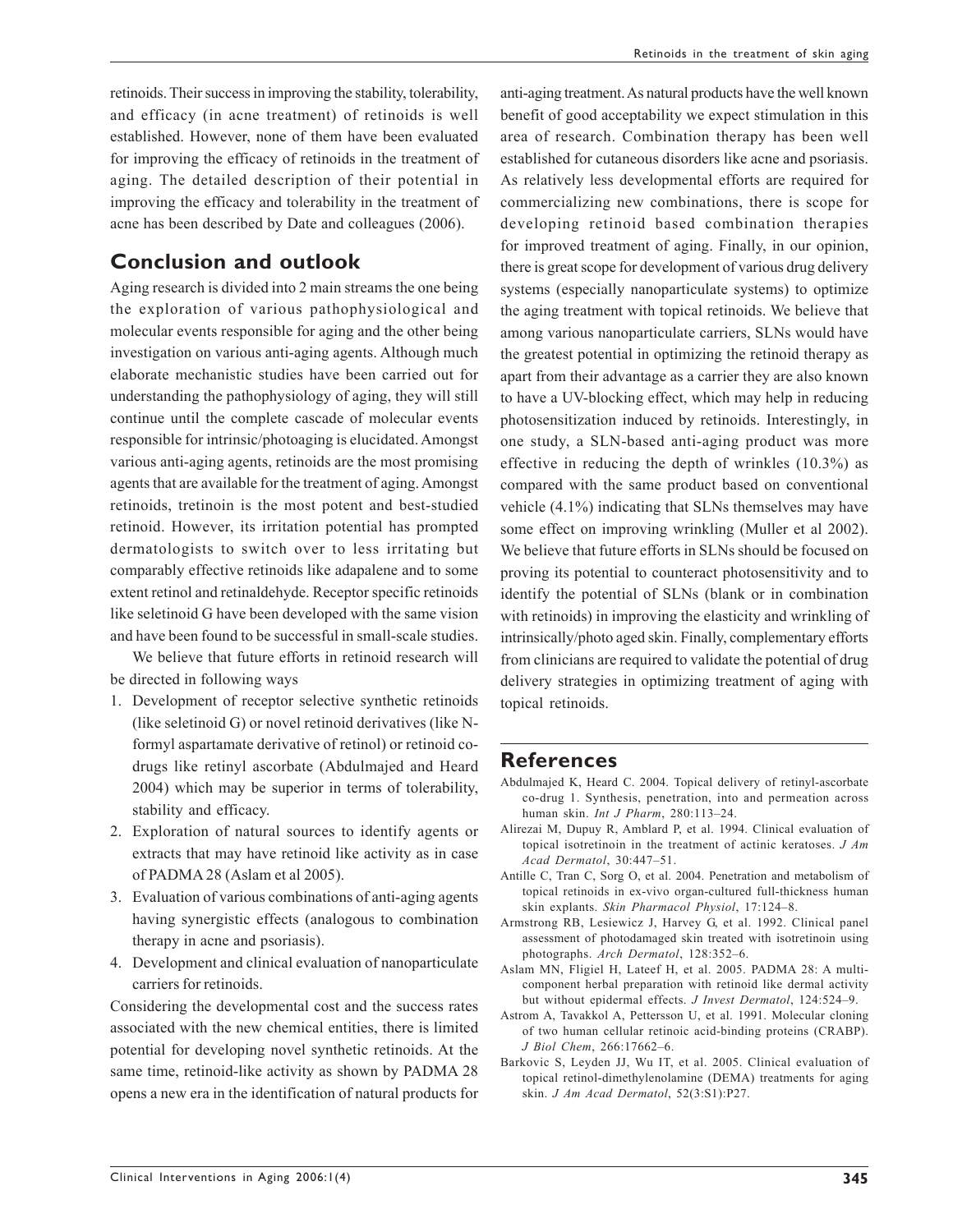Baumann L, Vujevich J, Halem M, et al. 2005. Open-label pilot study of 0.1% alitretinoin gel in the treatment of photoaging. *Cutis*, 76:69–73.

- Bernstein EF, Uitto J. 1995. Connective tissue alterations in photoaged skin and the effects of alphahydroxy acids. *J Geriatr Dermatol*, 3(Suppl. A):7–18A.
- Bhawan J, Gonzalez-Serva A, Nehal K, et al. 1991. Effects of tretinoin on photodamaged skin. A histologic study. *Arch Dermatol*, 127:666-72.
- Bhawan J, Palco MJ, Lee J, et al. 1995. Reversible histologic effects of tretinoin on photodamaged skin. *J Geriatr Dermatol*, 3:62-7.
- Bhawan J, Olsen E, Lufrano L, et al. 1996. Histologic evaluation of the long-term effects of tretinoin on photodamaged skin. *J Dermatol Sci*, 11:177–82.
- Bodsworth NJ, Bloch M, Bower M, et al. 2001. Phase III vehiclecontrolled, multi-centered study of topical alitretinoin gel 0.1% in cutaneous AIDS-related Kaposi's sarcoma. *Am J Clin Dermatol*,  $2:77 - 87$ .
- Brand MJ, Petkovich M, Krust A, et al. 1988. Identification of a second human retinoic acid receptor. *Nature*, 332:850–3.
- Caputo R, Monti M, Motta S, et al. 1990. The treatment of visible signs of senescence: the Italian experience. *Br J Dermatol*, 122 (Suppl 35):97–103.
- Chandraratna RA. 1996. Tazarotene-first of a new generation of receptor-selective retinoids. *Br J Dermatol*, 135(Suppl. 49): 18–25.
- Cheer SM, Foster RH. 2000. Alitretinoin. *Am J Clin Dermatol*, 1: 307–16.
- Creidi P, Vienne MP, Ochonisky S, et al. 1998. Profilometric evaluation of photodamage after topical retinaldehyde and retinoic acid treatment. *J Am Acad Dermatol*, 39:960–5.
- Creidi P, Humbert P. 1999. Clinical use of topical retinaldehyde on photoaged skin. *Dermatology*, 199(Suppl 1):49–52.
- Cuce LC, Bertino MC, Scattone L, et al. 2001. Tretinoin peeling. *Dermatol Surg*, 27:12–4.
- Cunningham WJ. 1990. Topical isotretinoin and photodamage. *Dermatologica*, 181:350–1.
- Date AA, Naik B, Nagarsenker MS. 2006. Novel drug delivery systems: potential in improving topical delivery of antiacne agents. *Skin Pharmacol Physiol*, 19:2–16.
- Didierjean I, Tran C, Sorg O, et al. 1999. Biological activities of topical retinaldehyde. *Dermatology*, 1(Suppl 1):19–24.
- Diridollou S, Vienne MP, Alibert M, et al. 1999. Efficacy of topical 0.05% retinaldehyde in skin aging by ultrasound and rheological techniques. *Dermatology*, 199(Suppl 1):37–41.
- DiSepio D, Ghosn C, Eckert RL, et al. 1998. Identification and characterization of a retinoid-induced class II tumor suppressor/ growth regulatory gene. *Proc Natl Acad Sci U S A*, 95:14811– 15.
- Draelos S. 2005. Novel approach to the treatment of hyperpigmented photodamaged skin: 4% hydroquinone/0.3% retinol versus tretinoin 0.05% emollient cream. *Dermatol Surg*, 31:799–804.
- Duell EA, Derguini F, Kang S, et al. 1996. Extraction of human epidermis treated with retinol yields retro-retinoids in addition to free retinol and retinyl esters. *J Invest Dermatol*, 107:178– 82.
- Ellis CN, Weiss JJ, Hamilton TA, et al. 1990. Sustained improvement with prolonged topical tretinoin (retinoic acid) for photoaged skin. *J Am Acad Dermatol*, 23:629–37.
- Feinberg C, Hawkins S, Battaglia A, et al. 2004. Comparison of antiaging efficacy from cosmetic ingredients on photoaged skin. *J Am Acad Dermatol*, 50(3:S1):P27.
- Fisher GJ, Talwar HS, Xiao JH, et al. 1994. Immunological identification and functional quantification of retinoic acid and retinoic X receptor proteins in the human skin. *J Biol Chem*, 269:20629–35.
- Fisher GJ, Datta SC, Talwar HS, et al. 1996. The molecular basis of sun induced premature ageing and retinoid antagonism. *Nature*, 379:335–8.
- Fisher GJ, Wang ZQ, Datta SC, et al. 1997. Pathophysiology of premature skin aging induced by ultraviolet light. *N Engl J Med*, 337:1419–28.
- Fluhr JW, Vienne MP, Lauze C, et al. 1999. Tolerance profile of retinol, retinaldehyde and retinoic acid under maximized and long-term clinical conditions. *Dermatology*, 199(Suppl 1):57– 60.
- Giguère V, Ong ES, Segui P, et al. 1987. Identification of a receptor for the morphogen retinoic acid. *Nature*, 330:624–9.
- Gilchrest BA. 1996. A review of skin aging and its medical therapy. *Br J Dermatol*, 135:867–75.
- Green LJ, McCormick A, Weinstein GD. 1993. Photoaging and the skin: the effects of tretinoin. *Dermatol Clin*, 11:97–105.
- Green C, Orchard G, Cerio R, et al. 1998. A clinicopathological study of the effects of topical retinyl propionate cream in skin photoaging. *Clin Exp Dermatol*, 23:162-7.
- Griffiths CEM, Finkel IJ, Tranfaglia MG, et al. 1993. An in-vivo experimental model for topical retinoid effects on human skin. *Br J Dermatol*, 29:389–99.
- Griffiths CEM, Kang S, Ellis CN, et al. 1995. Two concentrations of topical tretinoin (retinoic acid) cause similar improvement of photoaging but different degrees of irritation. *Arch Dermatol*, 131:1037–44.
- Griffiths CEM. 1998. Dowling Oration delivered at the Royal College of Physicians, London, Retinoids: renaissance and reformation. *Clin Exp Dermatol*, 24:329–35.
- Griffiths CE, Maddin S, Wiedow O, et al. 2005. Treatment of photoaged skin with a cream containing 0.05% isotretinoin and sunscreens. *J Dermatol Treat*, 16:79–86.
- Han HS, Kwon YJ, Park MS, et al. 2003. Efficacy validation of synthesized retinol derivatives in vitro: stability, toxicity, and activity. *Bioorg Med Chem*, 11:3839–45.
- Hernandez-Perez E, Khawaja H, Alvarez T. 2000. Oral isotretinoin as part of the treatment of cutaneous aging. *Dermatol Surg*, 26:649–52.
- Jenning V, Gysler A, Schäfer-Korting M, et al. 2000a. Vitamin A loaded solid lipid nanoparticles (SLN) for topical use: occlusive properties and drug targeting to the upper skin. *Eur J Pharm Biopharm*, 49:211–18.
- Jenning V, Schäfer-Korting M, Gohla S. 2000b. Vitamin A loaded solid lipid nanoparticles (SLN) for topical use: drug release properties. *J Control Rel*, 66:115–26.
- Jenning V, Gohla S. 2001. Encapsulation of retinoids in solid lipid nanoparticles (SLN). *J Microencapsul*, 18:149–58.
- Jick SJ, Terris BZ, Jick H. 1993. First trimester topical tretinoin and congenital disorders. *Lancet*, 341:1181–2.
- Kambayashi H, Odake Y, Takada K, et al. 2005. N-retinoyl-Dglucosamine, a new retinoic acid agonist, mediates topical retinoid efficacy with no irritation on photoaged skin. *Br J Dermatol*, 153:30–36.
- Kang S, Duell EA, Fisher GJ, et al. 1995. Application of retinol to human skin in vivo induces epidermal hyperplasia and cellular retinoid binding proteins characteristic of retinoic acid but without measurable retinoic acid levels or irritation. *J Invest Dermatol*, 105:549–56.
- Kang S, Fisher G, Voorhees JJ. 2001. Photoaging: Pathogenesis, prevention and treatment. *Clin Ger Med*, 17:643–59.
- Kang S, Leyden JJ, Lowe NJ, et al. 2001. Tazarotene cream for the treatment of facial photodamage. *Arch Dermatol*, 137:1597– 604.
- Kang S, Goldfarb M, Weiss J, et al. 2003. Assessment of adapalene gel for the treatment of actinic keratoses and lentigines: A randomized trial. *J Am Acad Dermatol*, 49:83–90.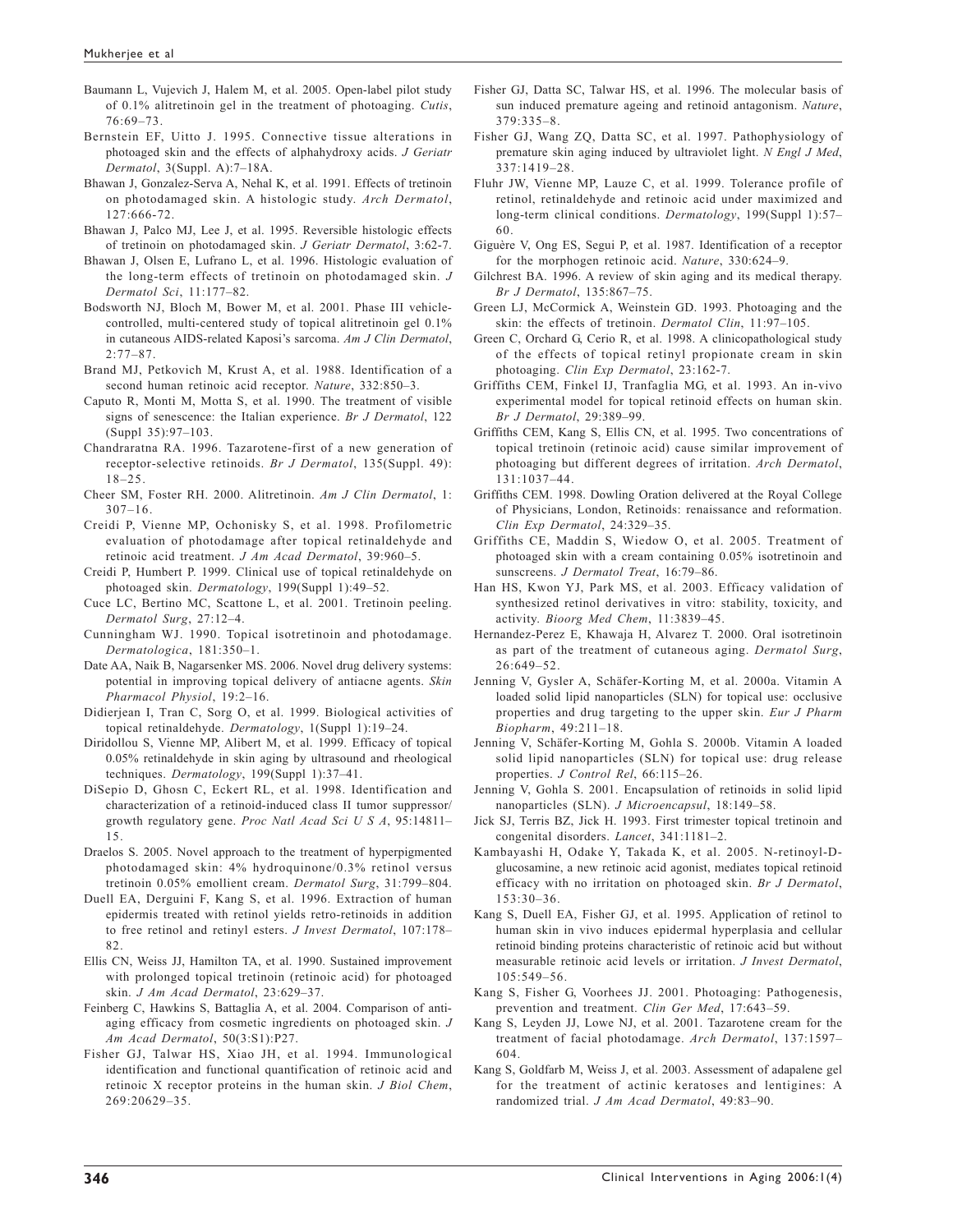Retinoids in the treatment of skin aging

- Kang S, Krueger GG, Tanghetti EA, et al. 2005. A multicenter, randomized, double-blind trial of tazarotene 0.1% cream in the treatment of photodamage. *J Am Acad Dermatol*, 52:268–74.
- Kim BH, Lee YS, Kang KS. 2003. The mechanism of retinol-induced irritation and its application to anti-irritant development. *Toxicol Lett*, 146:65–73.
- Kim MS, Lee SR, Rho HS, et al. 2005. The effects of a novel synthetic retinoid, seletinoid G, on the expression of extracellular matrix proteins in aged human skin in vivo. *Clinica Chimica Acta*, 362:161–9.
- Kligman LH, Chen HD, Kligman AM. 1984. Topical retinoic acid enhances the repair of ultraviolet damaged dermal connective tissue. *Connect Tissue Res*, 12:139–50.
- Kligman AM, Grove GL, Hirose R, et al. 1986. Topical tretinoin for photoaged skin. *J Am Acad Dermatol*, 15:836–59.
- Kligman AM. 1988. Is topical tretinoin teratogenic? [letter]. *JAMA*, 259:2918.
- Kligman AM, Dogadkina D, Lavker RM. 1993. Effects of topical tretinoin on the non-sun exposed protected skin of the elderly. *J Am Acad Dermatol*, 29:25–33.
- Kligman DE, Sadiq I, Pagnoni A et al. 1998. High-strength tretinoin: a method for rapid retinization of facial skin. *J Am Acad Dermatol*, 39:S93–7.
- Kligman DE, Draelos ZD. 2004. High-strength tretinoin for rapid retinization of photoaged skin. *Dermatol Surg*, 30:864–6.
- Krautheim A, Gollnick H. 2003. Transdermal penetration of topical drugs used in the treatment of acne. *Clin Pharmacokinet*, 42: 1287–304.
- Kurlandsky SB, Xiao JH, Duell EA, et al. 1994. Biological activity of all-trans retinol requires metabolic conversion to all-transretinoic acid and is mediated through activation of nuclear retinoid receptors in human kertinocytes. *J Biol Chem*, 269:32821–7.
- Latriano L, Tzimas G, Wong F et al. 1997. The percutaneous absorption of topically applied tretinoin and its effect on endogenous plasma tretinoin concentrations following single doses or long-term use. *J Am Acad Dermatol*, 36:S37–46.
- Lever I, Kumar P, Marks R. 1990. Topical retinoic acid for treatment of solar damage. *Br J Dermatol*, 122:91–8.
- Leyden JJ, Grove GL, Grove MJ, et al. 1989. Treatment of photodamaged facial skin with topical tretinoin. *J Am Acad Dermatol*, 21:638–44.
- Leyden J. 2001. Adapalene in clincal practice. *Cutis*, 68(4S):7–9.
- Lockman PR, Mumper RJ., Khan MA, et al. 2002. Nanoparticle technology for drug delivery across blood brain barrier. *Drug Dev Ind Pharm*, 28:1–13.
- Lowe N, Gifford M, Tanghetti E, et al. 2004. Tarazotene 0.1% cream versus tretinoin 0.05% emollient cream in the treatment of photodamaged facial skin: a multicenter, double-blind, randomized, parallel-group study. *J Cosmet Laser Ther*, 6:79–85.
- Machtinger LA, Kaidbey K, Lim J, et al. 2004. Histological effects of tazarotene 0.1% cream vs. vehicle on photodamaged skin: a 6-month, multicentre, double-blind, randomized, vehiclecontrolled study in patients with photodamaged facial skin, *Br J Dermatol*, 151:1245–52.
- Maddin S, Lauharanta J, Agache P, et al. 2000. Isotretinoin improves the appearance of photodamaged skin: results of a 36-week, multicenter, double-blind, placebo-controlled trial. *J Am Acad Dermatol*, 42:56–63.
- Massague J. 1998. TGF-β signal transduction. *Ann Rev Biochem*,  $67.753 - 91$
- Massague J. 2000. How cells read TGF-β signals. *Nat Rev*, 1:169–78.
- Mordon S, Lagarde JM, Vienne MP, et al. 2004. Ultrasound imaging demonstration of the improvement of non-ablative laser remodeling by concomitant daily topical application of 0.05% retinaldehyde. *J Cosmet Laser Ther*, 6:5–9.
- Müller RH, Radtke S, Wissing SA. 2002. Solid lipid nanoparticles (SLN) and nanostructured lipid carriers (NLC) in cosmetic and dermatological preparations. *Adv Drug Deliv Rev*, 54(S1): S131–55.
- Nagpal S, Athanikar J, Chandraratna RA. 1995. Separation of transactivation and AP1 antagonism functions of retinoic acid receptor alpha. *J Biol Chem*, 270:923–7.
- Nyirady J, Bergfeld W, Ellis C, et al. 2001. Tretinoin cream 0.02% for the treatment of photodamaged facial skin: A review of 2 double-blind clinical trials. *Cutis*, 68:135–42.
- Ochando N, LaGarde JM, Couval E, et al. 1994. Evaluation clinique et paraclinique des effets du rétinaldéhyde topique dans le photovieillissement cutané. *Nouv Dermatol*, 13:525–35.
- Oda RM, Shimizu RW, Sabatine SC et al. 1996. Effects of structural changes on retinoid cytotoxity in the CHO clonal assay. In vitro *Toxicol*, 9:173–81.
- Olsen EA, Katz I, Levine N, et al. 1992. Tretinoin emollient cream: a new therapy for photodamaged skin. *J Am Acad Dermatol*, 26:215–24.
- Olsen EA, Katz HI, Levine N, et al. 1997a. Tretinoin emollient cream for photodamaged skin: Results of 48-week, multicenter, double-blind studies. *J Am Acad Dermatol*, 37:217–6.
- Olsen EA, Katz HI, Levine N, et al. 1997b. Sustained improvement in photodamaged skin with reduced tretinoin emollient cream treatment regimen: Effect of once-weekly and three times-weekly applications. *J Am Acad Dermatol*, 37:227–30.
- Oppel T, Korting HC. 2004. Actinic keratosis: the key event in the evolution from photoaged skin to squamous cell carcinoma. Therapy based on pathogenetic and clinical aspects. *Skin Pharmacol Physiol*, 17:67–76.
- Orfanos CE, Zouboulis CC, Almond-Roesler B, et al. 1997. Current use and future potential role of retinoids in dermatology. *Drugs*, 53:358–88.
- Patravale VB, Shah K. 2005. Solid lipid nanoparticles based tretinoin gels using novel solvent emulsification-diffusion approach (abstract P-39). Proceedings of the International Symposium on Advances in Technology and Business Potential of Novel Drug Delivery Systems, 6:55.
- Petkovich M, Brand MJ, Krust A, et al. 1987. A human retinoic acid receptor which belongs to the family of nuclear receptors. *Nature*, 330:444–50.
- Phillips TJ, Gottlieb AB, Leyden JJ, et al. 2002. Efficacy of 0.1% tazarotene cream for the treatment of photodamage. A 12-month multicenter, randomized trial. *Arch Dermatol*, 138:1486–93.
- Piérard-Franchimont C, Castelli D, Cromphaut IV. 1998. Tensile properties and contours of aging facial skin, A controlled doubleblind comparative study of the effects of retinol, melibose-lactose and their association. *Skin Res Technol*, 4:237–43.
- Ramos-E-Silva M, Hexsel DM, Rutowitsch MS, et al. 2001. Hydroxy acids and retinoids in cosmetics. *Clin Dermatol*, 19:460–6.
- Rheinwald JG, Hahn WC, Ramsey MR, et al. 2002. A two-stage p16 (INK4A) and p53–dependent keratinocyte senescence mechanism that limits replicative potential independent telomere status. *Mol Cell Bio*, 22:5157–72.
- Rittié L, Fisher G. 2002. UV-light-induced signal cascades and skin aging. *Aging Res Rev*, 1:705–20.
- Roeder A, Schaller M, Schäfer-Korting M, et al. 2004. Tazarotene: Therapeutic strategies in the treatment of psoriasis, acne and photoaging. *Skin Pharmacol Physiol*, 17:111–18.
- Rolewski SL. 2003. Clinical review: Topical retinoids. *Dermatol Nurs*, 15:447–65.
- Roos TC, Jugert FK, Merk HF, et al. 1998. Retinoid metabolism in the skin. *Pharmacol Rev*, 50:315–33.